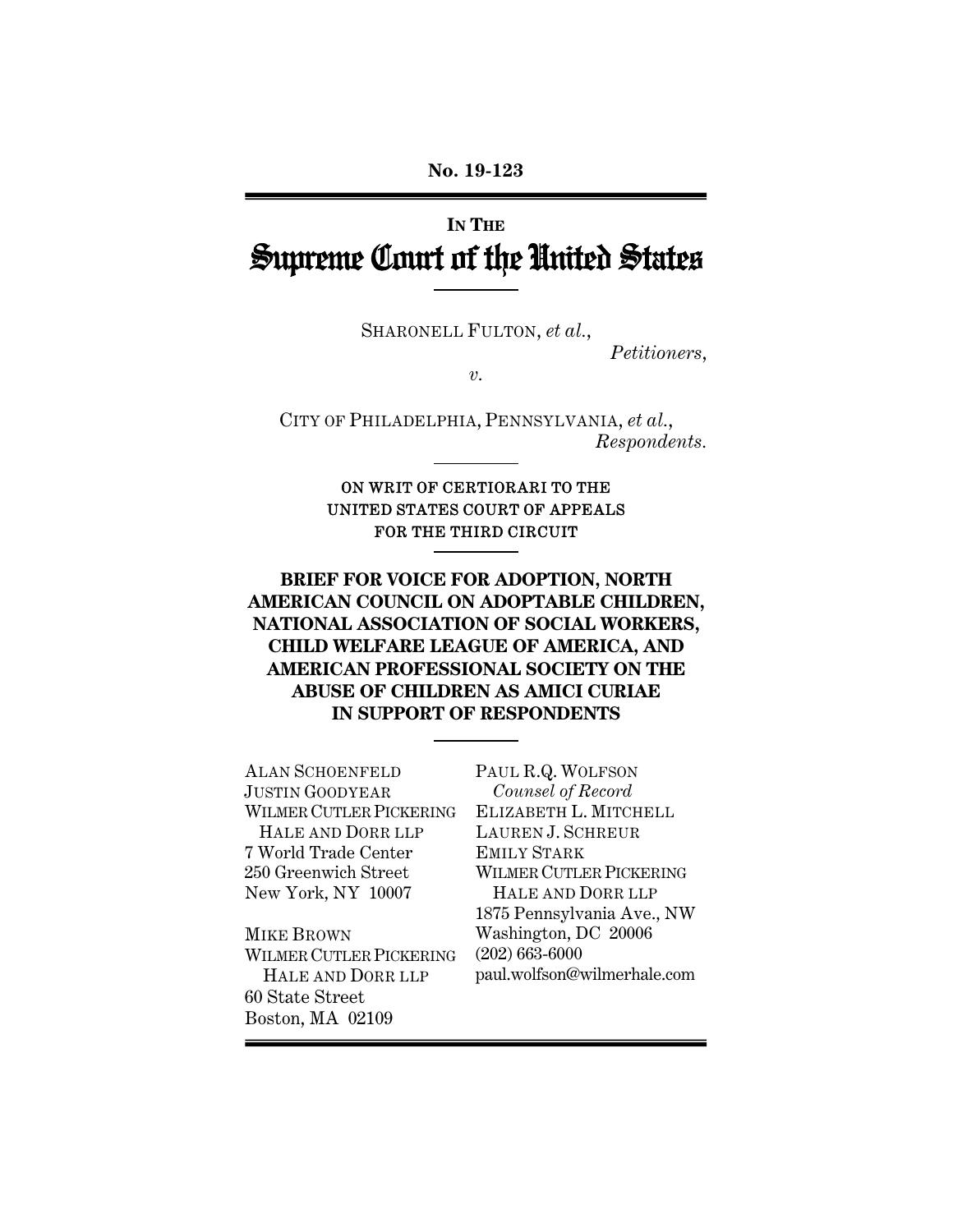### **TABLE OF CONTENTS**

|                                                                                                                                                                                         | Page |
|-----------------------------------------------------------------------------------------------------------------------------------------------------------------------------------------|------|
|                                                                                                                                                                                         |      |
|                                                                                                                                                                                         |      |
|                                                                                                                                                                                         |      |
|                                                                                                                                                                                         |      |
| I. WELL-ESTABLISHED CHILD WELFARE<br>PRACTICE REJECTS EXCLUDING PROSPEC-<br>TIVE FOSTER PARENTS BASED ON<br>CHARACTERISTICS UNRELATED TO CHILD                                          |      |
| II. ALLOWING ANY DISCRIMINATION AGAINST<br>SAME-SEX COUPLES IN FOSTER PARENT<br>CERTIFICATION UNDERMINES THE<br>GOVERNMENT'S INTEREST IN GROWING A<br>DIVERSE POOL OF FOSTER PARENTS 14 |      |
| III. PERMITTING CERTIFYING AGENCIES TO<br>EXCLUDE SAME-SEX COUPLES WILL<br>EXACERBATE ALREADY DISPROPOR-<br>TIONATE NEGATIVE OUTCOMES FOR                                               |      |
|                                                                                                                                                                                         |      |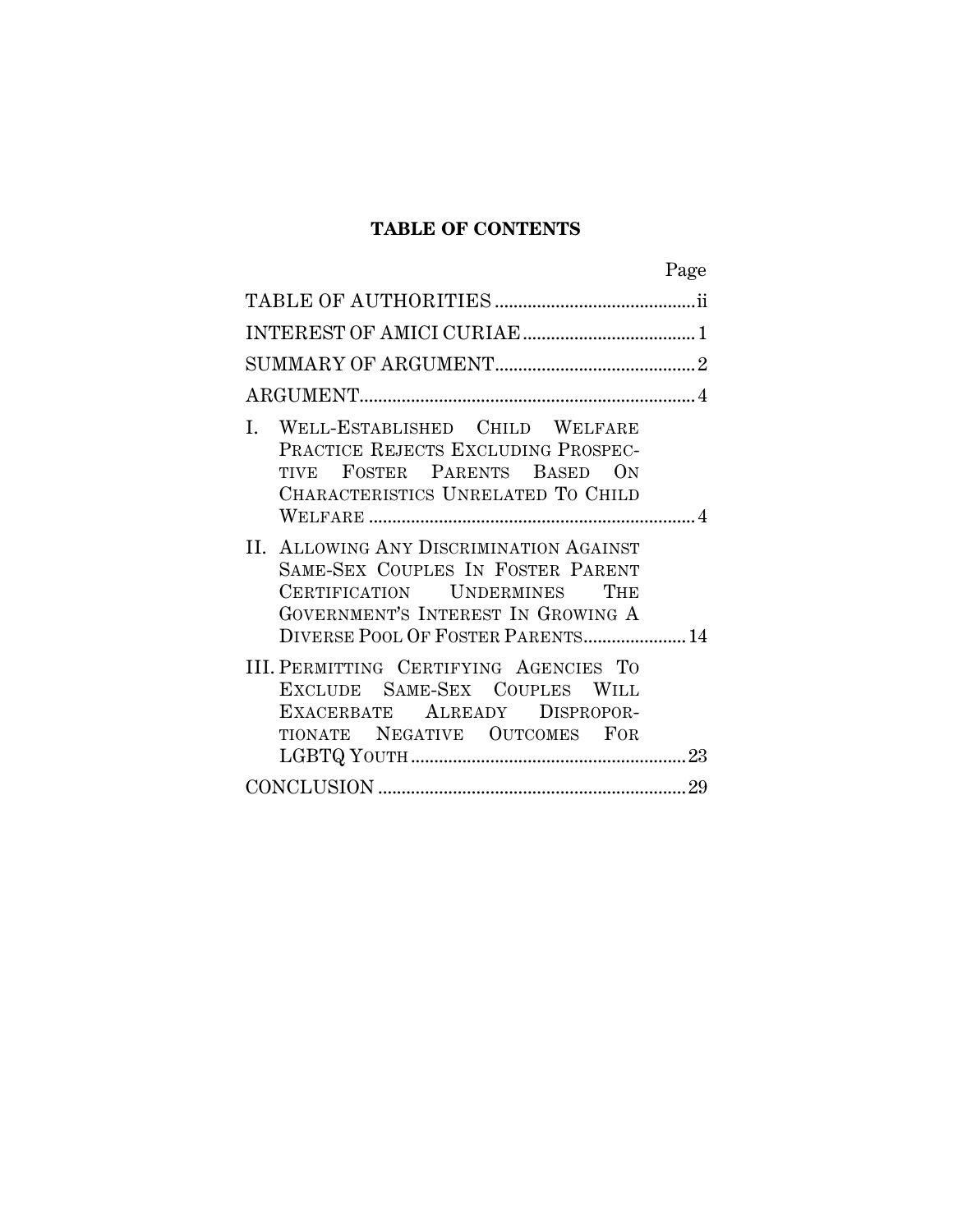#### **TABLE OF AUTHORITIES**

#### **CASES**

Page(s)

|  | In Interest of Sweeney, 574 A.2d 690 (Pa.                                                                                                                                                                                                                                                                                                                                            |  |  |  |
|--|--------------------------------------------------------------------------------------------------------------------------------------------------------------------------------------------------------------------------------------------------------------------------------------------------------------------------------------------------------------------------------------|--|--|--|
|  |                                                                                                                                                                                                                                                                                                                                                                                      |  |  |  |
|  | $\overline{11}$ $\overline{1}$ $\overline{2}$ $\overline{2}$ $\overline{1}$ $\overline{2}$ $\overline{1}$ $\overline{2}$ $\overline{2}$ $\overline{2}$ $\overline{2}$ $\overline{2}$ $\overline{2}$ $\overline{2}$ $\overline{2}$ $\overline{2}$ $\overline{2}$ $\overline{2}$ $\overline{2}$ $\overline{2}$ $\overline{2}$ $\overline{2}$ $\overline{2}$ $\overline{2}$ $\overline$ |  |  |  |

*Zubik* v. *Burwell*, 136 S. Ct. 1557 (2016) ........................ 19

#### **DOCKETED CASES**

*Catholic Charities West Michigan* v*. Michigan Department of Health & Human Services*, No. 19-cv-116611-DPH-DRG (Mich. E.D.) ............... 7

#### **STATUTORY PROVISIONS**

| 42 U.S.C. |  |
|-----------|--|
|           |  |
|           |  |
|           |  |

#### **OTHER AUTHORITIES**

| American Academy of Pediatrics, Policy<br>Statement, Promoting the Well-Being of                                                   |  |
|------------------------------------------------------------------------------------------------------------------------------------|--|
| Children Whose Parents Are Gay or Les-                                                                                             |  |
| American Psychological Association, Resolu-<br>tion on Sexual Orientation, Gender Identi-<br>ty (SOGI), Parents and Their Children |  |
| American Psychiatric Association, Position<br>Statement on Issues Related to Homosex-                                              |  |
| <i>uality</i> (2013), https://tinyurl.com/y4yp78x3 14                                                                              |  |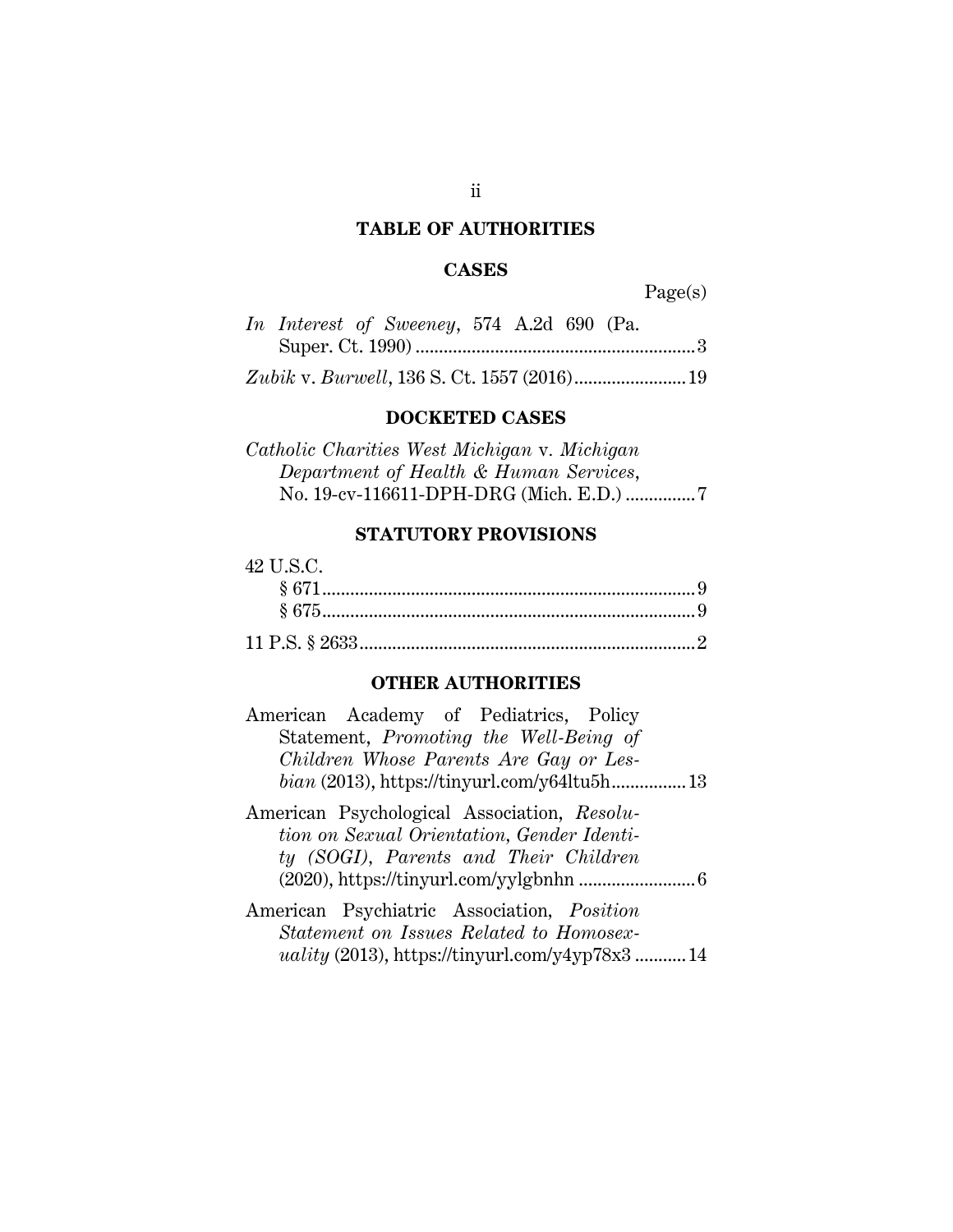| rage(s) |
|---------|
|---------|

| American Psychoanalytic Association, Position<br>Statement on Parenting (2012), https://                                                                                            |  |
|-------------------------------------------------------------------------------------------------------------------------------------------------------------------------------------|--|
| Annie E. Casey Foundation, Every Kid Needs<br>$a \quad Family \quad (2015), \quad \text{https://tinyurl.com/}$                                                                      |  |
| Annie E. Casey Foundation, LGBTQ in Child<br>Welfare: A Systematic Review of the Liter-                                                                                             |  |
| Baams, Laura, et al., LGBTQ Youth in Unsta-<br>ble Housing and Foster Care, 1 Pediatrics                                                                                            |  |
| Brodzinsky, David M., Expanding Resources<br>for Children III: Research-Based Best<br>Practices in Adoption by Gays and Lesbi-                                                      |  |
| Center for the Study of Social Policy, Out of the<br>Shadows: Supporting LGBT Youth in<br>Child Welfare through Cross-System Col-<br><i>laboration</i> (2016), https://tinyurl.com/ |  |
| Child Welfare Information Gateway, Determin-<br>ing the Best Interests of the Child (2016),                                                                                         |  |
| Child Welfare Information Gateway, Privatiza-<br>$tion (2020), <a href="https://tiny.cr.com/ypep3dz614</a>$                                                                         |  |

iii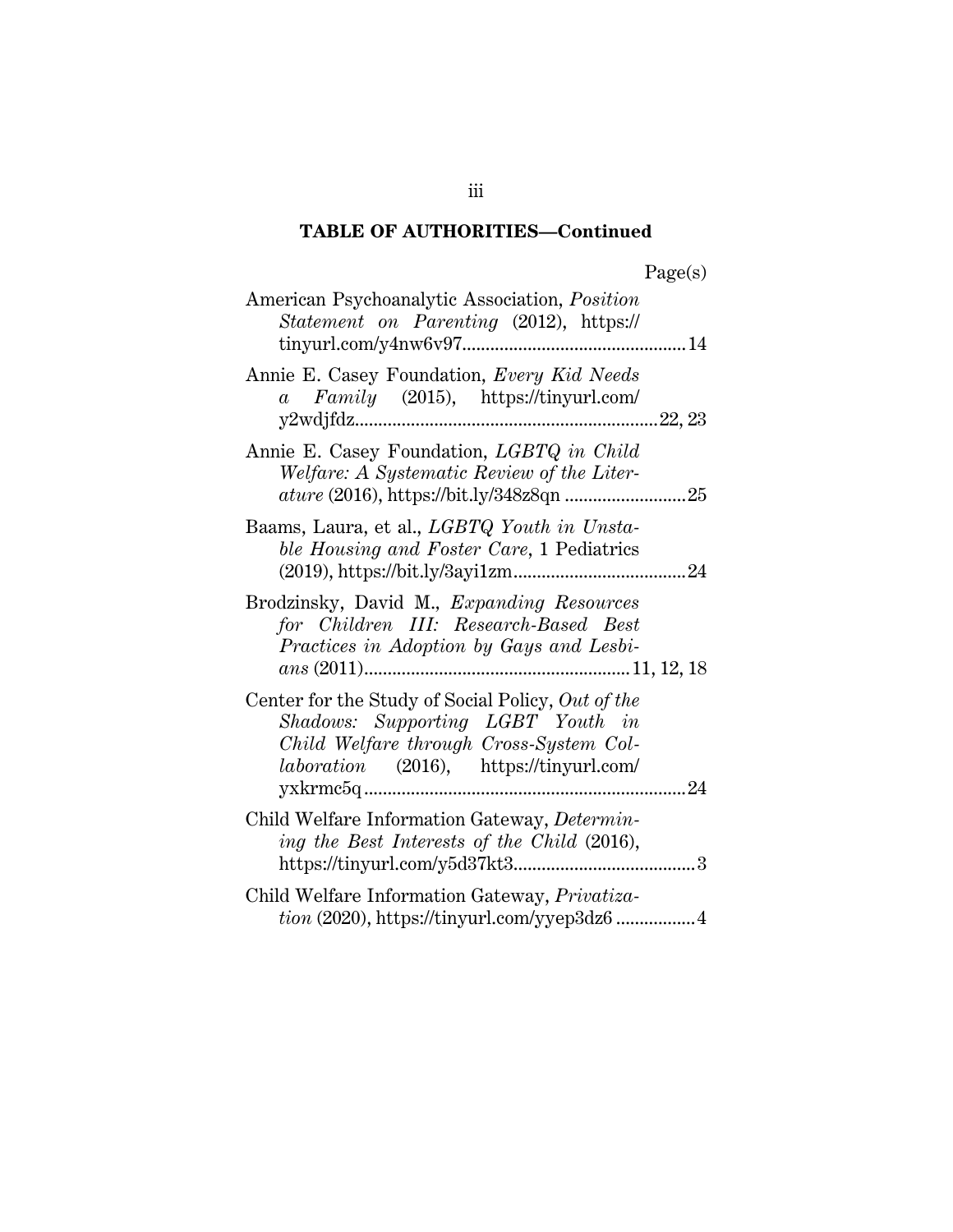| ager |
|------|
|------|

| Child Welfare Information Gateway, State vs.<br>County Administration of Child Welfare<br>Services<br>$(2018)$ , https://tinyurl.com/<br>yynt6498<br>                                                                          | 3              |
|--------------------------------------------------------------------------------------------------------------------------------------------------------------------------------------------------------------------------------|----------------|
| Child Welfare League of America, Position<br>Statement on Parenting of Children by<br>Lesbian, Gay, Bisexual, and Transgender<br>$A dults$ (2015), https://tinyurl.com/y6o55y52 14                                             |                |
| Child Welfare League of America, Standards<br>of Excellence for Child Welfare Service,<br>https://tinyurl.com/y2pfryxa (visited Aug.                                                                                           | $\overline{4}$ |
| Child Welfare League of America, Standards<br>of Excellence for Family Foster Care Ser-                                                                                                                                        |                |
| Detlaff, Alan J. & Micki Washburn, Outcomes<br>of Sexual Minority Youth in Child Wel-<br>fare: Prevalence, Risk, and Outcomes, a<br>Guide for Child Welfare Professionals,<br>https://tinyurl.com/y3ckwqsn (visited Aug.<br>28 |                |
| Downs, A. Chris & Steven E. James, Gay, Les-<br>bian, and Bisexual Foster Parents:<br>Strengths and Challenges for the Child<br>Welfare System, 85 Child Welfare J. 281                                                        |                |
| Dumont, Kristy & Dana Dumont, We Were Re-<br>jected From Adopting Foster Children Be-<br>We Are Gay, VICE $(2018)$ ,<br>cause                                                                                                  |                |

iv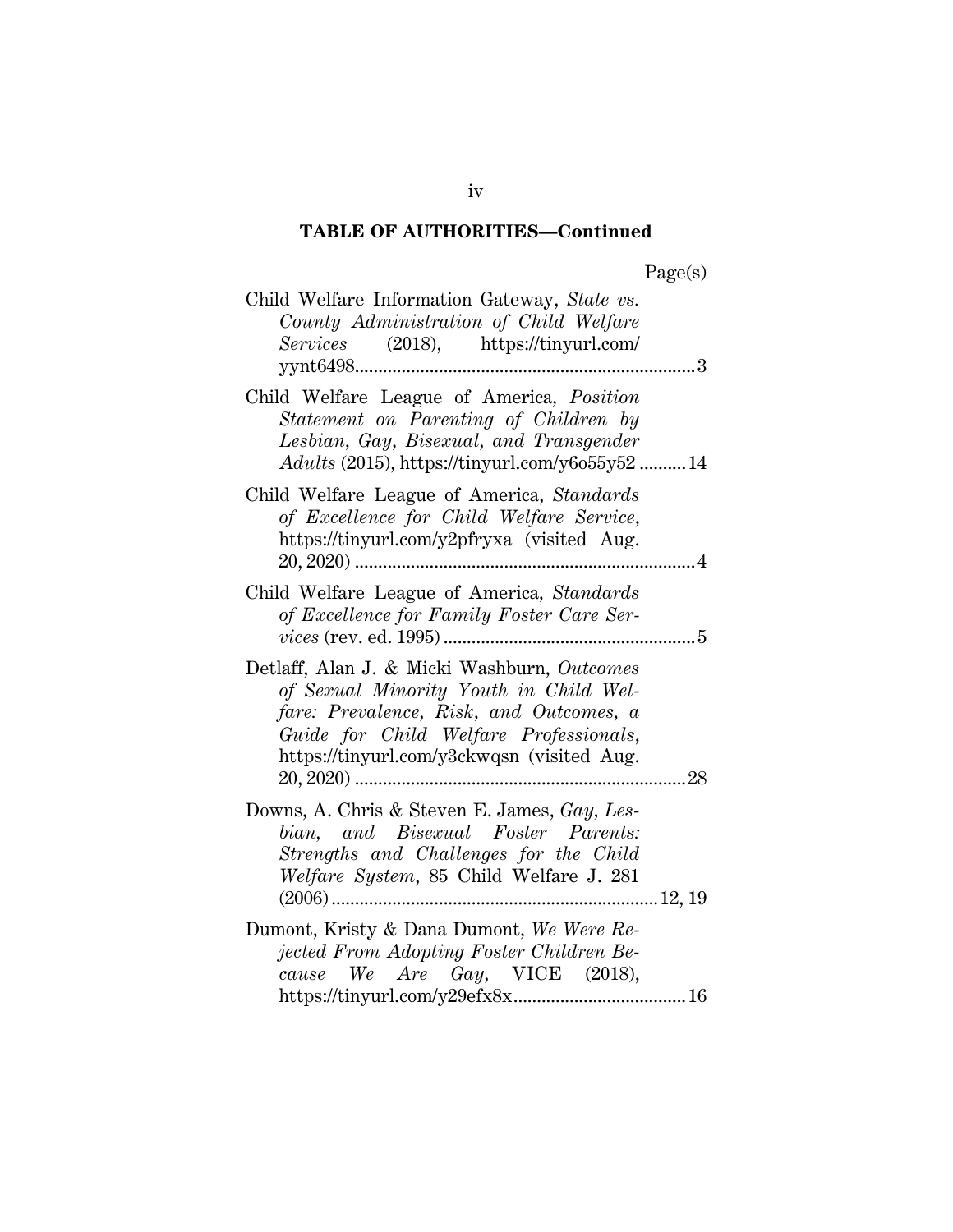| Durso, Laura E. & Gary J. Gates, Serving Our<br>Youth: Findings from a National Survey<br>of Service Providers Working with Lesbi-<br>an, Gay, Bisexual, and Transgender Youth<br>Who Are Homeless or at Risk of Becoming<br>Homeless (2012), https://tinyurl.com/ |
|--------------------------------------------------------------------------------------------------------------------------------------------------------------------------------------------------------------------------------------------------------------------|
| Erney, Rosalynd & Kristin Weber, Not All<br>Children are Straight and White: Strate-<br>gies for Servicing Youth of Color in Out-of-<br>Home Care who Identify as LGBTQ, 96                                                                                        |
| Feild, Tracy, It is Time to Start Counting Kids<br>Who are LGBTQ in Child Welfare, 96 Child<br>24                                                                                                                                                                  |
| Feinstein, Randi, et al., <i>Justice for All? A Re-</i><br>port on Lesbian, Gay, Bisexual and<br>Transgendered Youth in the New York Ju-<br>venile Justice System (2001), https://                                                                                 |
| Fischer, Phillip A., et al., A Translational Neu-<br>roscience Perspective on the Importance of<br>Reducing Placement Instability among<br>Foster Children, 92 Child Welfare 9 (2013),                                                                             |
| Gates, Gary J., et al., Adoption and Foster<br>Care by Gay and Lesbian Parents in the<br>United States (2007), https://tinyurl.com/                                                                                                                                |

v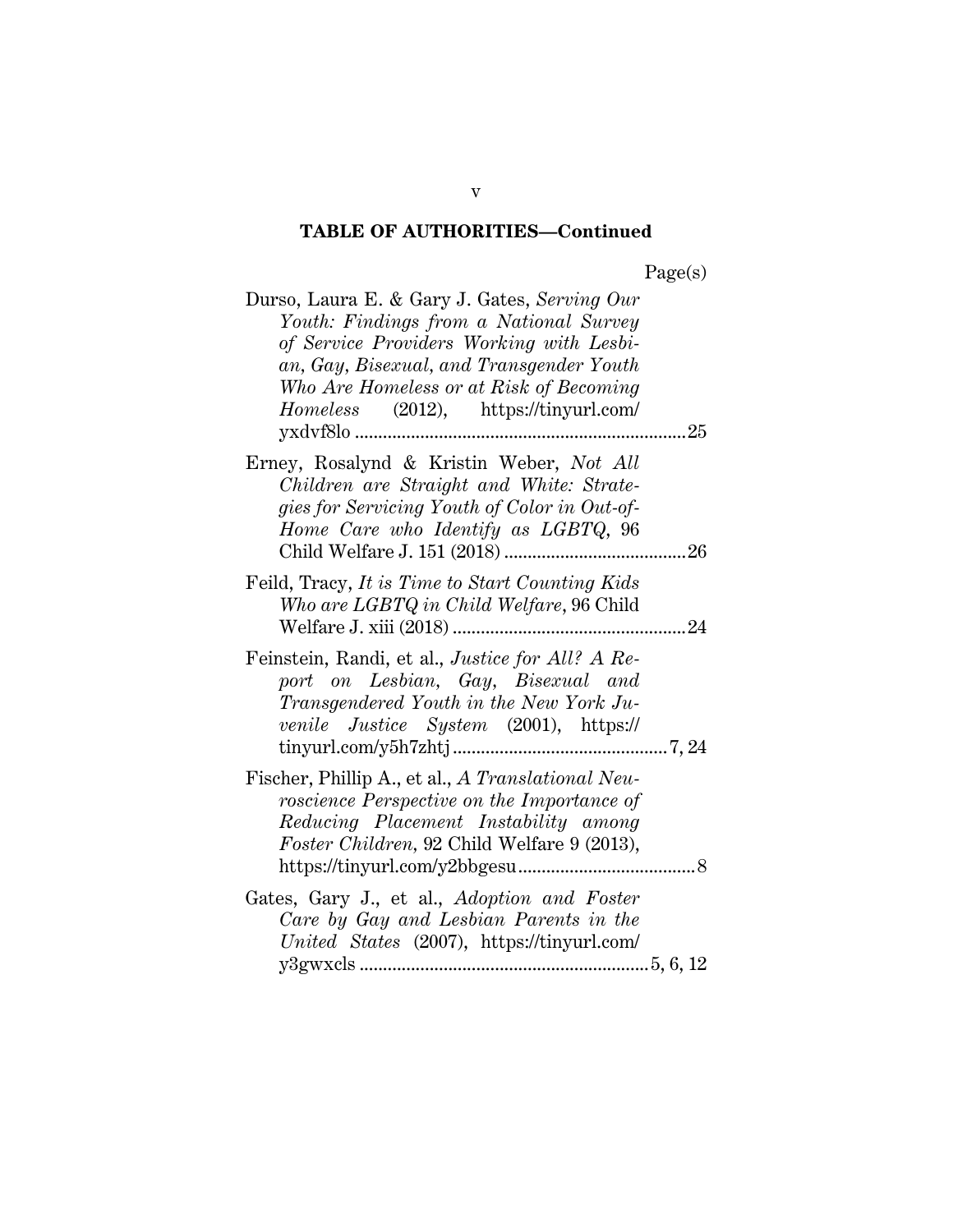| )<br>age(s)<br>г. |
|-------------------|
|-------------------|

| Gates, Gary J., LGBT Parenting in the United<br>States (Feb. 2013), https://tinyurl.com/                                                                                                                                                                  |  |
|-----------------------------------------------------------------------------------------------------------------------------------------------------------------------------------------------------------------------------------------------------------|--|
| Gilliam, James W., Toward Providing a Wel-<br>coming Home for All: Enacting a New Ap-<br>proach to Address the Longstanding Prob-<br>Lesbian, Gay, Bisexual and<br>lems<br>Transgender Youth Face in the Foster<br>Care System, 37 Loy. L.A. L. Rev. 1037 |  |
| Goldberg, Abbie E., et al., Choices, Challenges,<br>and Tensions, 10 Adoption Quarterly 33                                                                                                                                                                |  |
| Harden, Brenda Jones, Safety and Stability for<br>Foster Children: A Developmental Per-<br>spective, 14 Future of Children (2004),                                                                                                                        |  |
| Howard, Jeanne & Madelyn Freundlich, Ex-<br>panding Resources for Waiting Children<br>II: Eliminating Legal & Practice Barriers<br>to Gay & Lesbian Adoption from Foster                                                                                  |  |
| Human Rights Campaign, <i>Professional Organ</i> -<br>izations on LGBTQ Parenting (2009),                                                                                                                                                                 |  |
| Jayaratne, Srinika, et al., African American<br>and White Child Welfare Workers' Atti-<br>tudes Towards Policies Involving Race<br>and Sexual Orientation, 30 Children &                                                                                  |  |

vi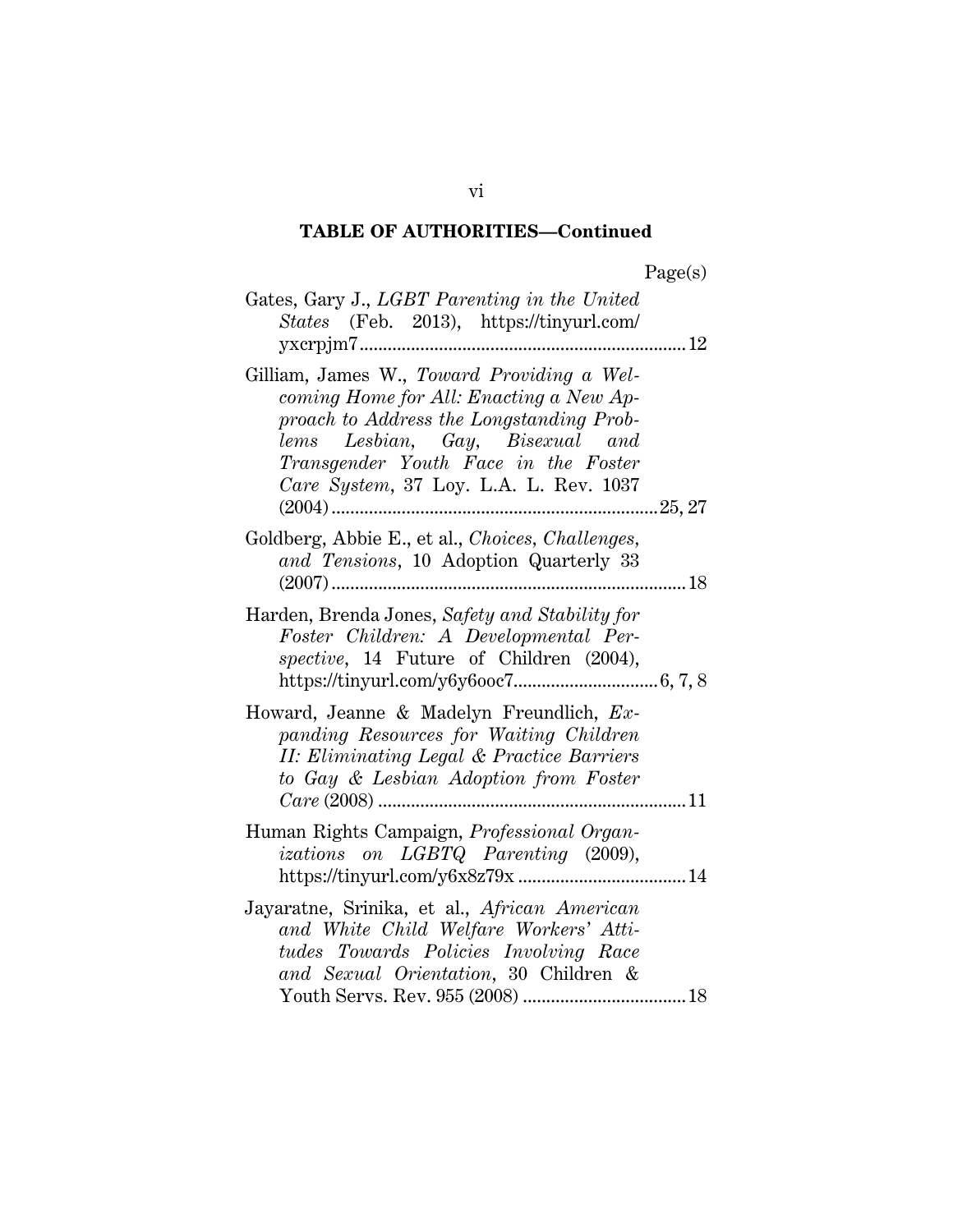| Jennings, Sarah, et al., Why Adoption? Gay,<br>Lesbian, and Heterosexual Adoptive Par-<br>ents' Reproductive Experiences and Rea-<br>sons for Adoption, 17 Adoption Quarterly                                                                            |    |
|----------------------------------------------------------------------------------------------------------------------------------------------------------------------------------------------------------------------------------------------------------|----|
| Kim, Hyoun K., et al., The Placement History<br>Chart: A Tool for Understanding the Lon-<br>gitudinal Pattern of Foster Children's<br>Placements, 34 Child. & Youth Servs. Rev.                                                                          | 7  |
| Kaiser Family Foundation, Inside-OUT: A Re-<br>port on the Experiences of Lesbians, Gays<br>and Bisexuals in America and on the Pub-<br>lic's Views on Issues and Policies Related<br>to Sexual Orientation (2001), https://<br>$tinyurl.com/y4j5cu5512$ |    |
| Lorthridge, Jayme, et al., Strengthening Fami-<br>ly Connections and Support for Youth who<br>Identify as LGBTQ: Findings from the<br>PII-RISE Evaluation, 96 Child Welfare J.                                                                           |    |
| Mallon, Gerald P., We Don't Exactly Get the<br>Welcome Wagon: The Experiences of Gay<br>and Lesbian Adolescents in the Welfare                                                                                                                           | 27 |
| Marcenko, Maureen, Foster Parent Recruit-<br>ment and Retention: Developing Resource<br>Families for Washington State's Children<br>Care $(2009)$ , https://tinyurl.com/<br>in                                                                           |    |

vii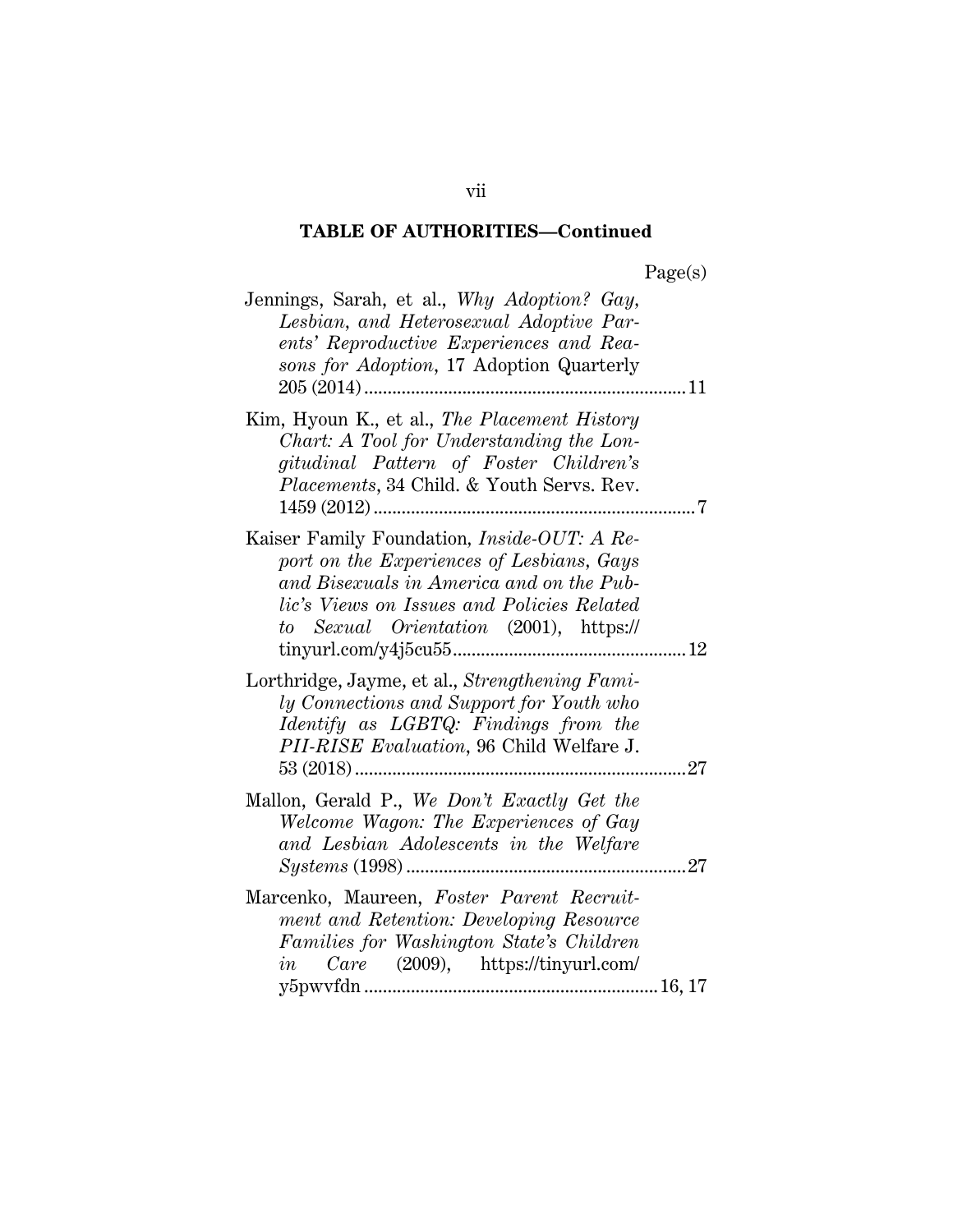| McRoy, Ruth G., Barriers and Success Factors<br>in Adoptions from Foster Care: Perspec-<br>tives of Families & Staff (2007), https://                                      |  |
|----------------------------------------------------------------------------------------------------------------------------------------------------------------------------|--|
| Meyer, IIan H., Prejudice, Social Stress, and<br>Mental Health in Lesbian, Gay, and Bi-<br>sexual Populations: Conceptual Issues<br>and Research Evidence (2003), https:// |  |
| Mirza, Shabab Ahmed & Caitlin Rooney, Dis-<br>crimination Prevents LGBTQ People from<br>Accessing Health Care (2018), https://                                             |  |
| National Adoption Center, Adoption by Mem-<br>bers of the LGBT Community (2008),                                                                                           |  |
| National Association of Social Workers, NASW<br>Standards for Social Work Practice in<br>Child Welfare (2013), https://tinyurl.com/                                        |  |
| National Association of Social Workers, Foster<br>Care and Adoption (2002), https://                                                                                       |  |
| North American Council on Adoptable Chil-<br>dren, Eliminating Categorical Restrictions<br>in Foster Care and Adoption (2020),                                             |  |

viii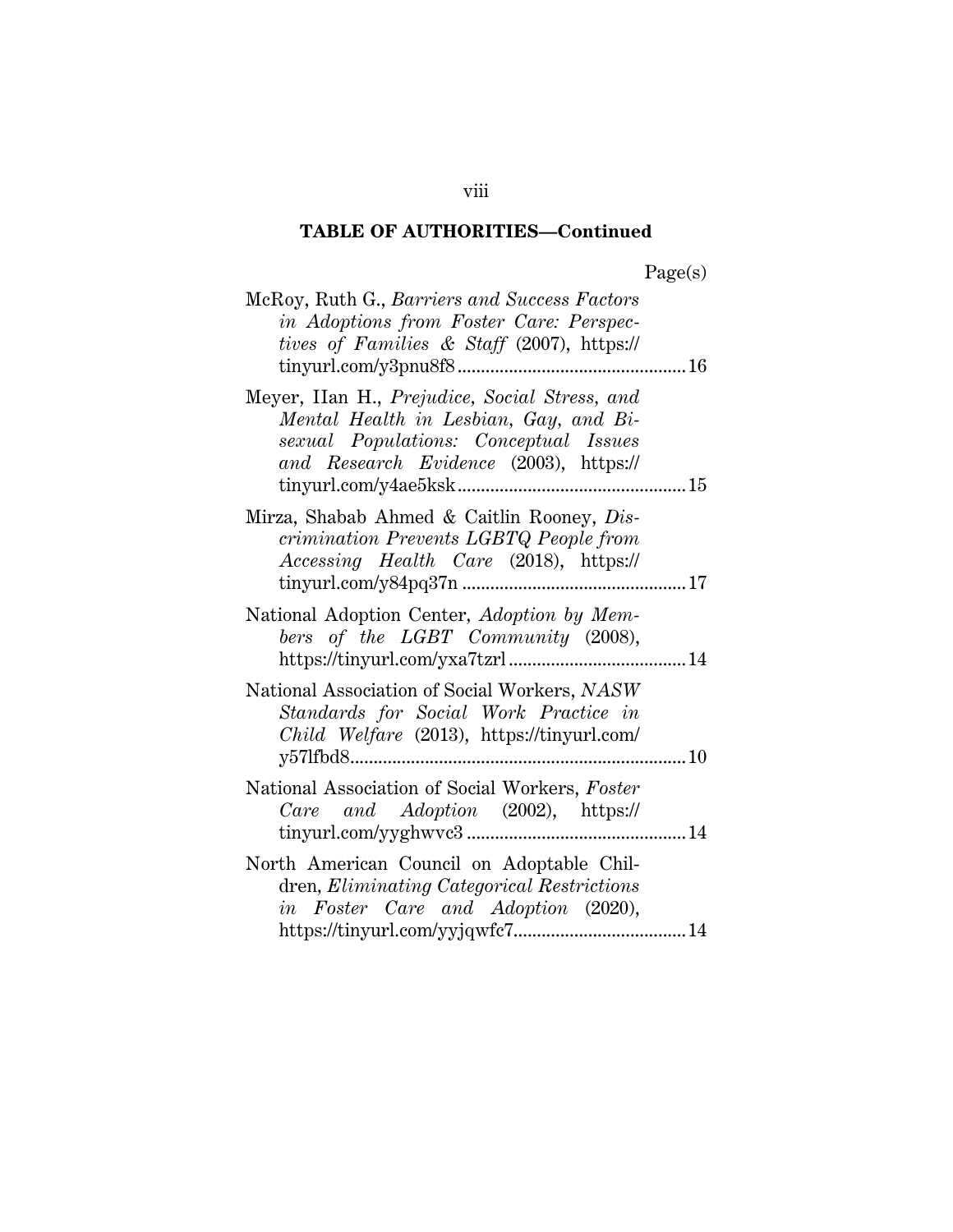| North American Council on Adoptable Chil-<br>dren, Gay and Lesbian Foster Care and<br><i>Adoption</i> (2020), https://tinyurl.com/                                                                                                        |
|-------------------------------------------------------------------------------------------------------------------------------------------------------------------------------------------------------------------------------------------|
| Philadelphia Department of Human Services,<br>Resource Parent Handbook, https://<br>tinyurl.com/y3ozszlx (visited Aug. 20, 2020) 9, 10                                                                                                    |
| Redding, Richard E., et al., Predictors of<br>Placement Outcomes in Treatment Foster<br>Care: Implications for Foster Parent Se-<br><i>lection and Service Delivery</i> , 9 J. of Child &<br>Fam. Studies 425 (2000), https://<br>tiny.10 |
| Reilly, Thom, Transition from Care: Status<br>and Outcomes of Youth Who Age Out of<br>Foster Care, 82 Child Welfare 727 (2003),                                                                                                           |
| Salazar, Amy M., et al., Developing Relation-<br>ship-Building Tools for Foster Families<br>Caring for Teens who are LGBTQ2S, 96                                                                                                          |
| Tyebjee, Tyzoon, Attitude, Interest, and Moti-<br>vation for Adoption and Foster Care, 82                                                                                                                                                 |
| United States Department of Health and Hu-<br>man Services, The AFCARS Report #26<br>(Aug. 22, 2019) https://tinyurl.com/ycg7tosv 9                                                                                                       |

ix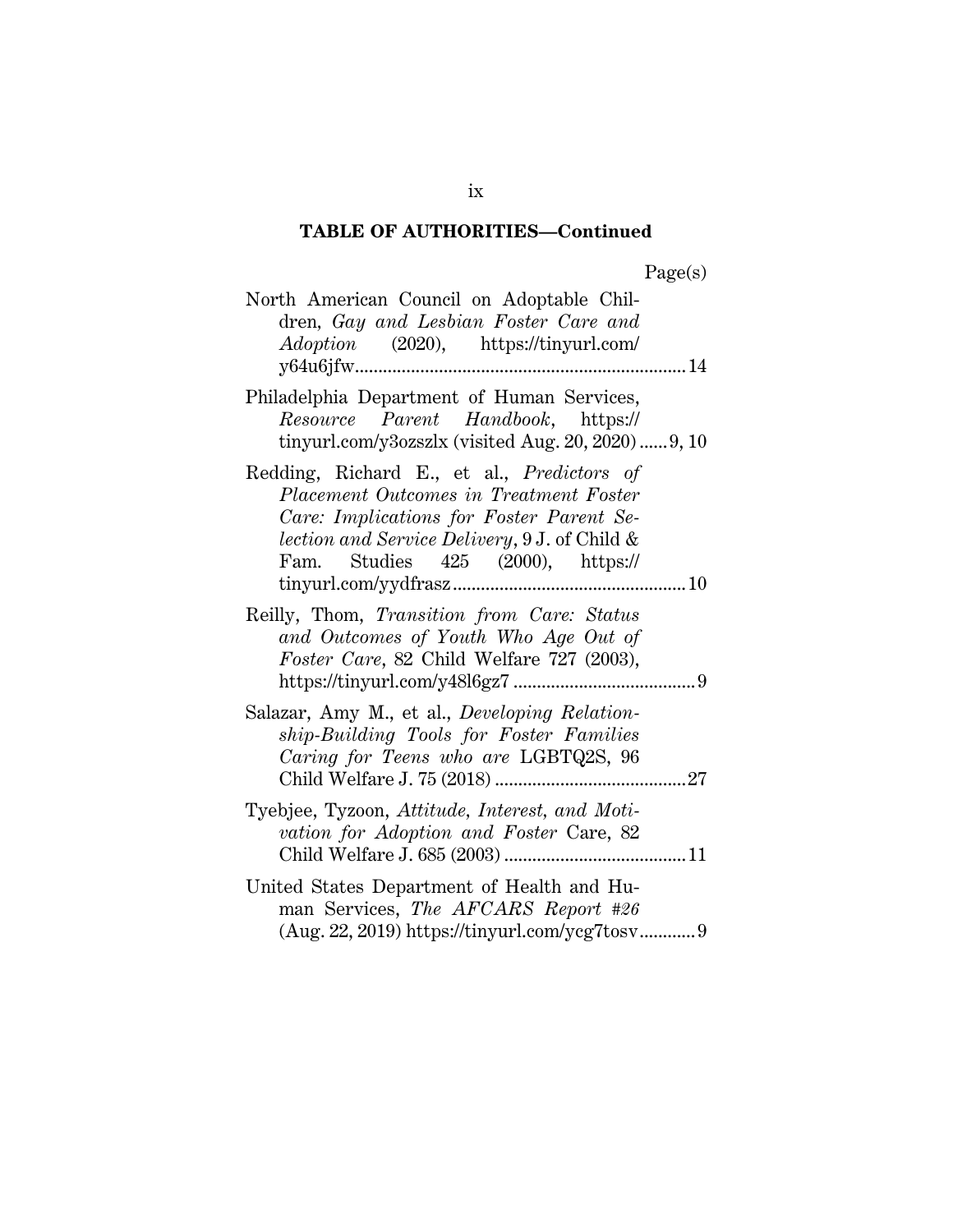| aget | s |
|------|---|
|      |   |

| Valdez, Christine E., et al., Trajectories of De-<br>pressive Symptoms in Foster Youth Tran-<br>sitioning Into Adulthood: The Roles of<br><i>Emotion Dysregulation and PTSD (2014),</i> |    |
|-----------------------------------------------------------------------------------------------------------------------------------------------------------------------------------------|----|
| Wilson, Julie Boatright, et al., Listening to<br>Parents: Overcoming Barriers to the Adop-<br>tion of Children from Foster Care (2005),                                                 |    |
| Who Cares: A National Count of Foster Homes<br>and Families, Foster Youth Living in Con-<br><i>gregate Care</i> , https://tinyurl.com/yxfgyxnp                                          |    |
| Who Cares: A National Count of Foster Homes<br>and Families, Illinois: Foster Care Capac-<br><i>ity</i> , https://tinyurl.com/y2pl2l36 (visited                                         | 22 |
| Wilson, Bianca, et al., Sexual and Gender Mi-<br>nority Youth in Foster Care: Assessing<br>Disproportionality and Disparities in Los<br><i>Angeles</i> (2014), https://tinyurl.com/     |    |

x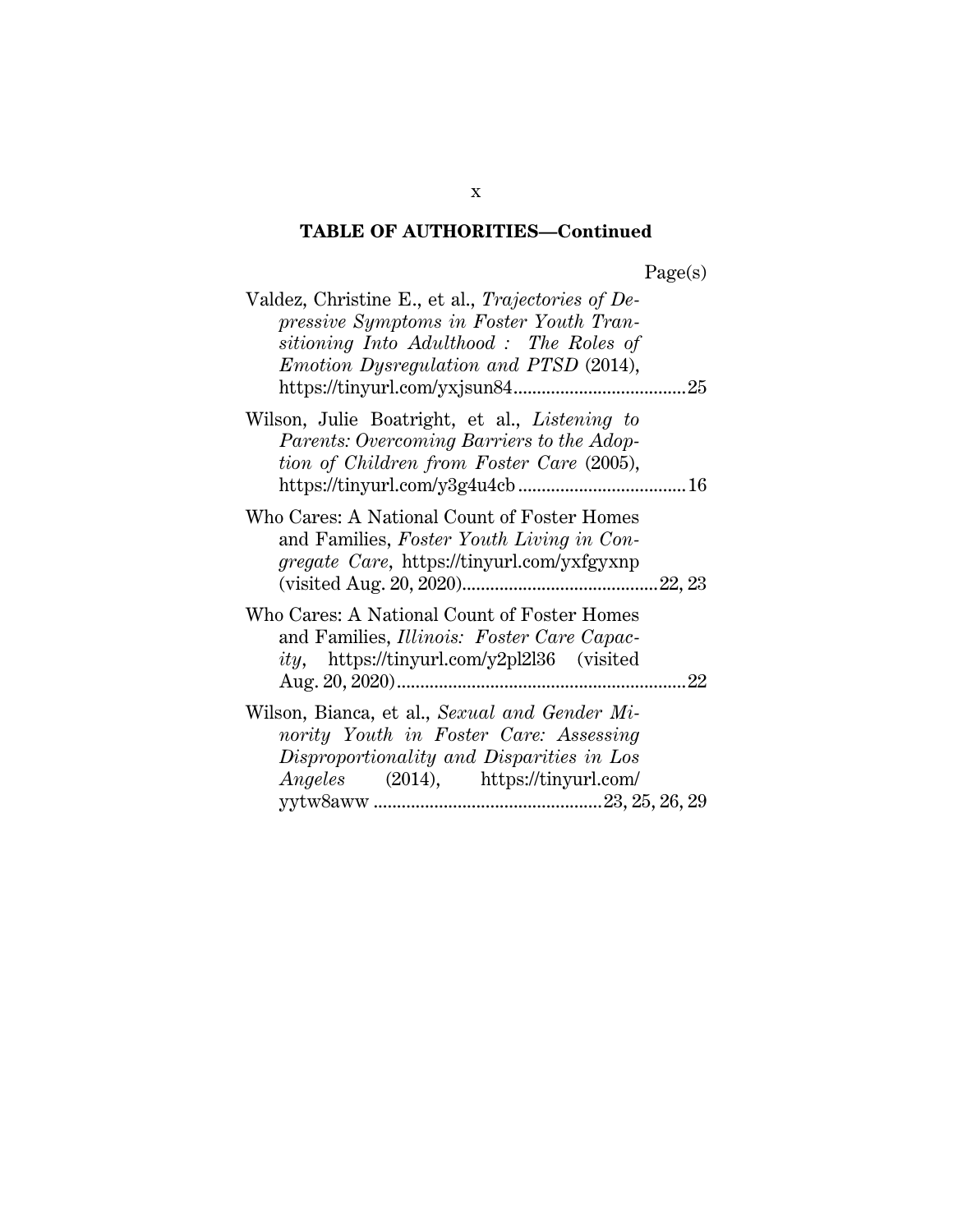#### **INTEREST OF AMICI CURIAE**<sup>1</sup>

Amici curiae—Voice for Adoption, North American Council on Adoptable Children, National Association of Social Workers, Child Welfare League of America, and American Professional Society on the Abuse of Children—are non-profit organizations dedicated to improving child welfare and foster care and adoption policy and practice across the United States through research, policy development, and advocacy. Amici are nationally recognized standard-setters for child-welfare services. Dedicated to improving the lives of our nation's most vulnerable youth, amici have long been leading voices on family foster care and adoption policy and best practices. Amici have worked with a wide spectrum of adoption and foster care agencies, including, in the cases of some amici, faith-based organizations, to implement best practices. Based on well-established child welfare standards, amici believe that certifying *all* qualified foster families is necessary to address the shortage of available foster parents and to ensure that all children find permanent, loving families. Amici further believe that LGBTQ foster parents are essential partners in this effort. On the basis of their collective knowledge and experience, amici submit this brief to urge this Court to affirm the Third Circuit's decision.

<sup>1</sup> All parties have consented to this filing. No party's counsel authored this brief in whole or in part. No party or party's counsel contributed money that was intended to fund preparing or submitting this brief. No person—other than amici and their counsel contributed money intended to fund preparing or submitting this brief.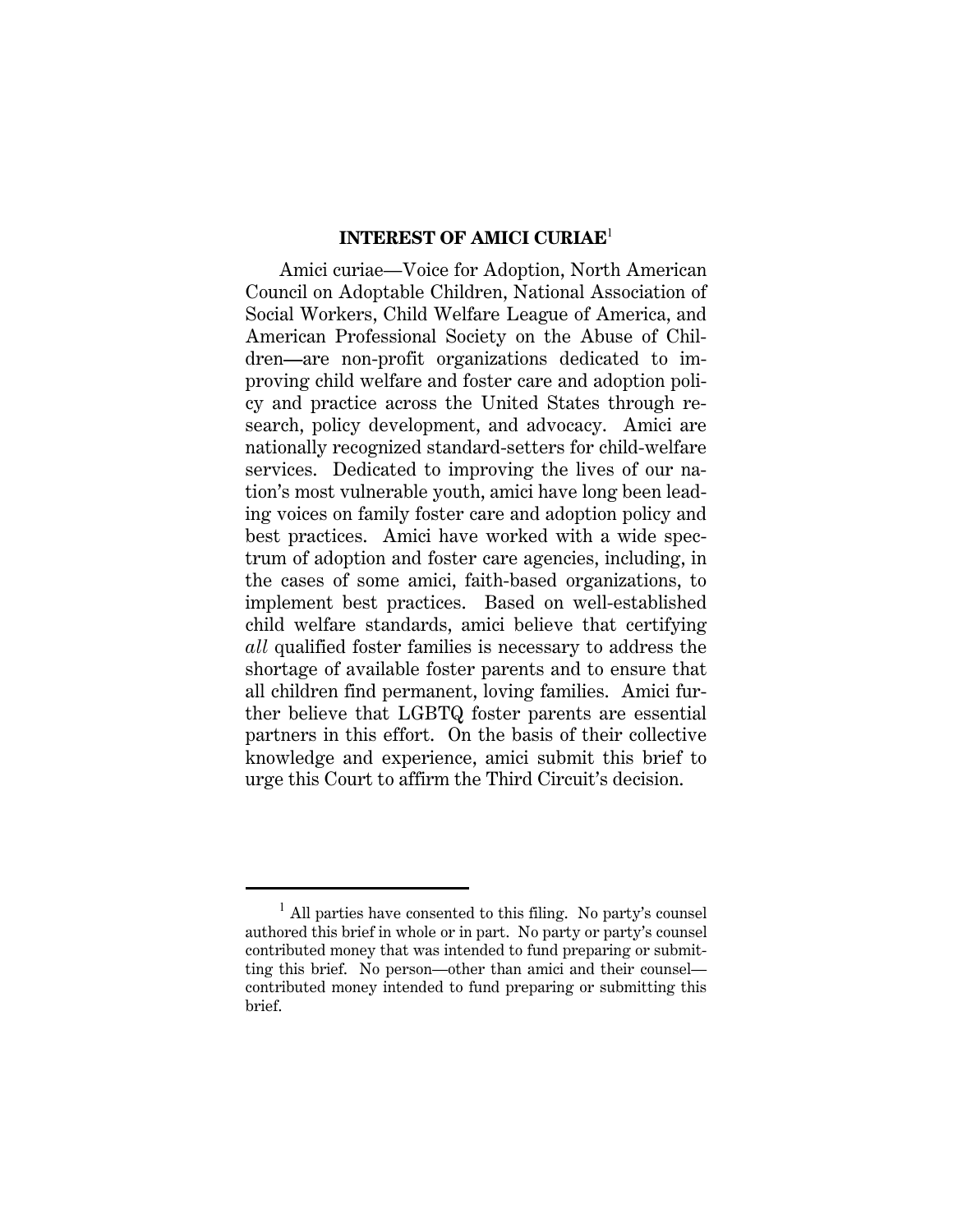#### **SUMMARY OF ARGUMENT**

Policies that prohibit discrimination against prospective foster parents based on characteristics unrelated to child welfare promote the best interests of children in foster care. These policies ensure the broadest possible pool of potential parents, which maximizes the chances of a good match between children in the foster care system and foster parents. Additionally, policies that prohibit discrimination against prospective foster parents who are same-sex couples or LGBTQ reduce the disproportionate negative outcomes experienced by LGBTQ children in the foster care system, including by eliminating the traumatic effects of being entrusted to the care of an agency that is not LGBTQ-affirming.

Foster care programs are a fundamental aspect of every state's child welfare program. Although the federal government provides funds to states to administer child welfare programs and requires states receiving such funds to follow certain minimum standards, the states administer foster care programs, at either the state or local level.<sup>2</sup> Foster care programs are run largely according to state and local regulations, but in all instances, child placement decisions must generally be based on the "best interests" of the child.<sup>3</sup> Pertinent here, Pennsylvania law is clear that "issues of custody and continuation of foster care are determined according to a child's best interests." *In Interest of Sweeney*, 574 A.2d 690, 691 (Pa. Super. Ct. 1990); *see also* 11 P.S. § 2633(18), (19).

<sup>2</sup> *See* Child Welfare Information Gateway, *State vs. County Administration of Child Welfare Services* (2018), https:// tinyurl.com/yynt6498.

<sup>3</sup> *See* Child Welfare Information Gateway, *Determining the Best Interests of the Child* (2016), https://tinyurl.com/y5d37kt3.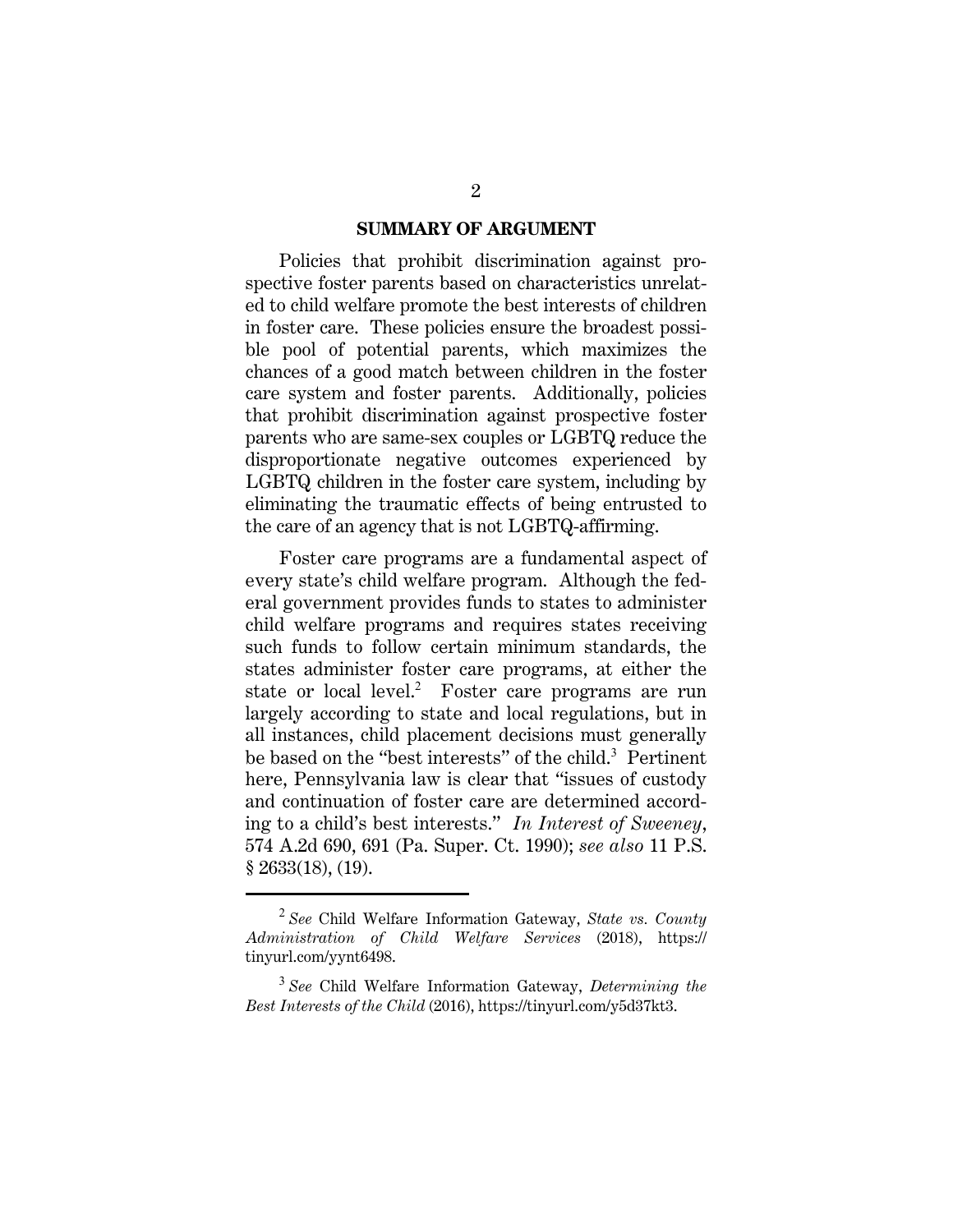Many state and local governments contract with private agencies to provide certain foster care services.<sup>4</sup> In administering such services through publicprivate partnerships, governments and governmental child welfare agencies, including Philadelphia's, are obligated to continue to adopt, follow, and enforce policies that are in the best interests of the children they serve. Because the private agencies are providing services in the government's name, the government must be free to decline to enter service partnerships with actors that do not follow their policies.

Private foster care agencies may contract with state and local governments to provide a variety of services, including foster parent recruitment, foster parent certification, foster child placement, and other support services for children in foster care and foster parents. Only one such service is at issue in this case: foster parent certification. To promote the best interests of children in the foster care system, governmental child welfare agencies that contract with private agencies for foster parent certification must be free to decline to contract with private agencies that discriminate against prospective parents based on characteristics unrelated to child welfare.

<sup>4</sup> Child Welfare Information Gateway, *Privatization* (2020), https://tinyurl.com/yyep3dz6. Foster care services—which are a core part of every state's child welfare system—are separate from the private adoption system, whereby a pregnant woman can work with a private agency to seek adoptive parents for her child. In the private adoption context, the government does not take custody of the child and is not involved the child's placement. Although states require private adoption agencies to be licensed, these agencies are not contracting with the state to provide a governmental service. Private adoption services are thus not directly affected by this case.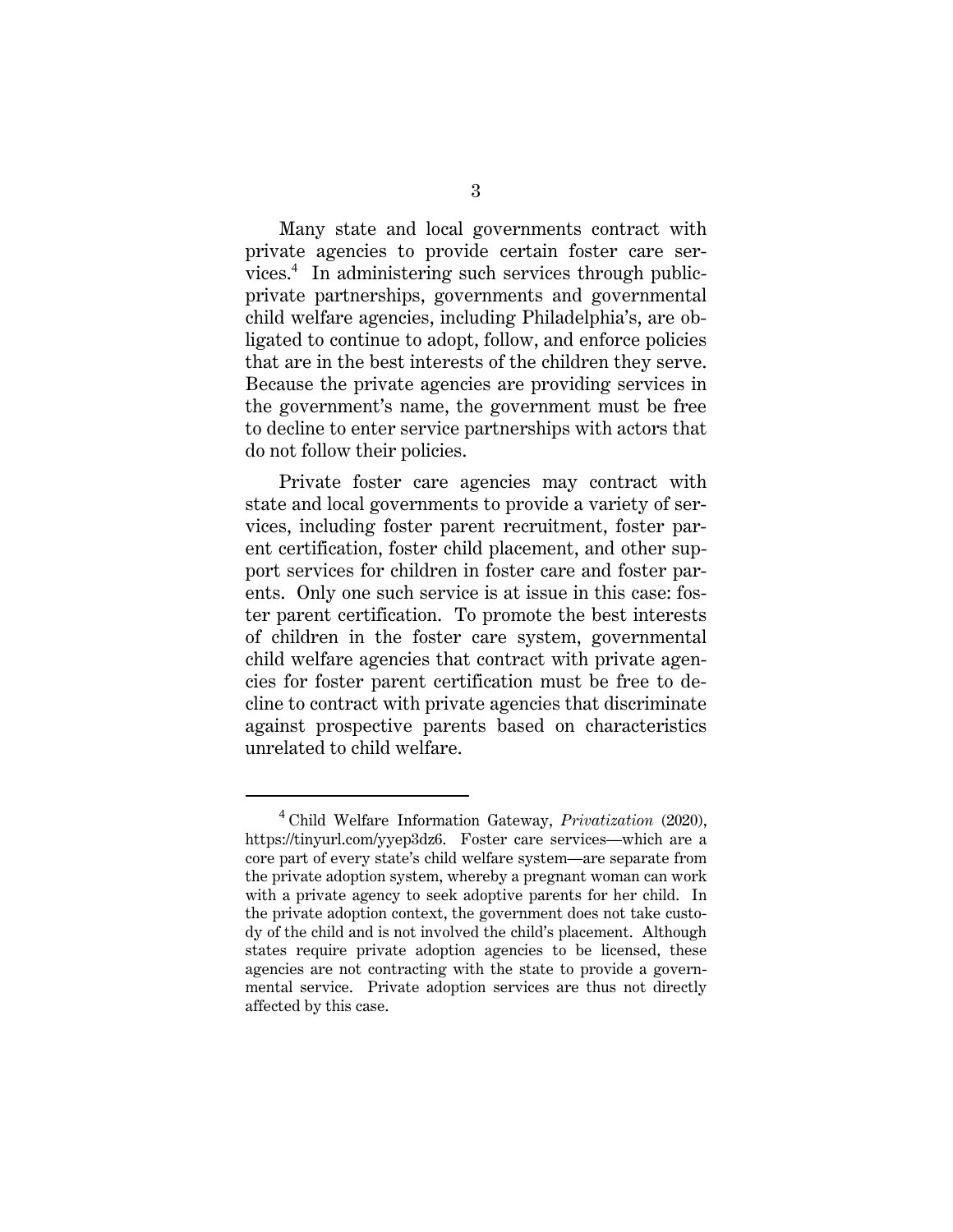Section I explains the important child welfare goals that are promoted by nondiscrimination policies like the city of Philadelphia's and why nearly every major professional organization with a commitment to promoting child welfare has adopted an official position stating that sexual orientation should not be used to categorically exclude individuals from raising children through adoption and/or foster care. Section II details how discrimination against same-sex couples in foster care undermines the government's interest in ensuring a diverse pool of potential foster parents. Section III discusses the unique harm that agency exclusion of samesex couples causes to LGBTQ children in foster care—a demographic that is disproportionately represented in foster care and is at elevated risk for negative outcomes.

#### **ARGUMENT**

### **I. WELL-ESTABLISHED CHILD WELFARE PRACTICE RE-JECTS EXCLUDING PROSPECTIVE FOSTER PARENTS BASED ON CHARACTERISTICS UNRELATED TO CHILD WELFARE**

As a general rule, children in foster care have been removed from their families by the government because of concerns about their safety and well-being. Governmental child welfare agencies follow wellestablished standards that have been developed over the years to promote the safety and well-being of children while they are in the government's care. The Child Welfare League of America's (CWLA) Standards of Excellence for Child Welfare Services ("Standards") and related Best Practice Guidelines have been widely adopted by child welfare agencies (including private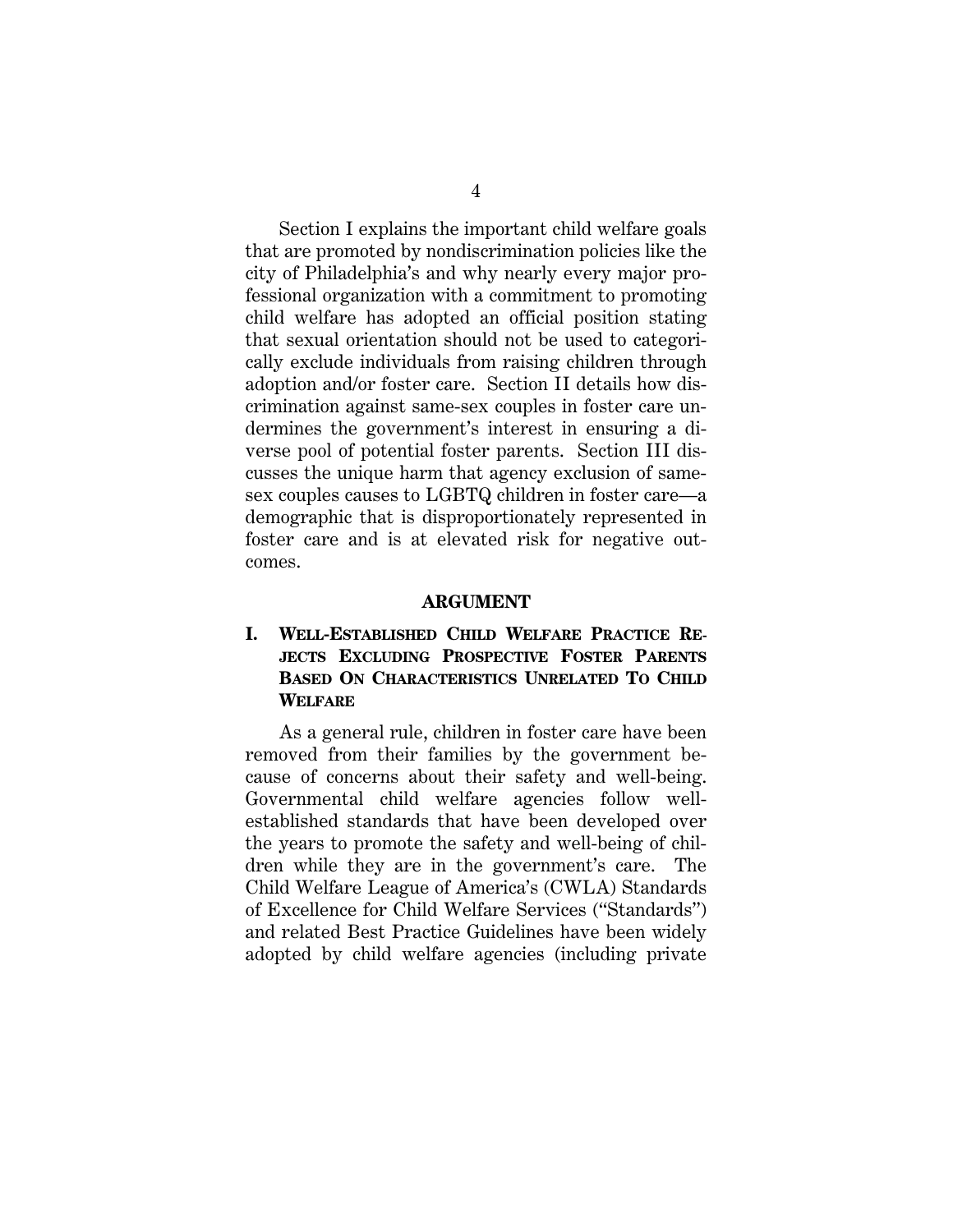agencies) across the country.<sup>5</sup> These standards are based on social science research and CWLA's 100 years of experience dedicated to improving the nation's child welfare system.

A core premise of the Standards and Best Practice Guidelines is that agencies should not turn away qualified foster parents based on characteristics unrelated to child welfare, and should instead implement policies that promote a diverse pool of potential foster parents.<sup>6</sup> A diverse pool of qualified foster parents is essential to making good matches between children in foster care and foster parents – a key component of ensuring that a given foster care placement is in a child's best interests. Excluding qualified foster parents from the pool of available families based on characteristics unrelated to child welfare undermines an agency's ability to make good matches. It deprives the pool of those potential foster parents and the distinctively valuable characteristics that might make them the best placement for a given child in foster care.<sup>7</sup>

<sup>5</sup> *Available at* https://tinyurl.com/y2pfryxa.

<sup>6</sup> *See, e.g.*, CWLA, *Standards of Excellence for Family Foster Care Services* 97 (rev. ed. 1995) (agencies should "actively recruit and select foster families of diverse races and cultures" and "not reject foster parent applicants solely due to their age, income, marital status, race, religious preference, sexual orientation, physical or disabling condition, or location of the foster home").

 $7$  Social science has shown over and over—and it is not disputed in this litigation—that LGBTQ parents are as qualified and caring parents as heterosexual parents, and that children fare as well in families headed by LGBTQ parents as children in heterosexual homes. *See* Brown et al., *The Recruitment, Assessment, Support and Supervision of Lesbian, Gay, Bisexual and Transgendered Foster Carers: An International Literature Review* 7-9 (2015); Gates et al., *Adoption and Foster Care by Gay and*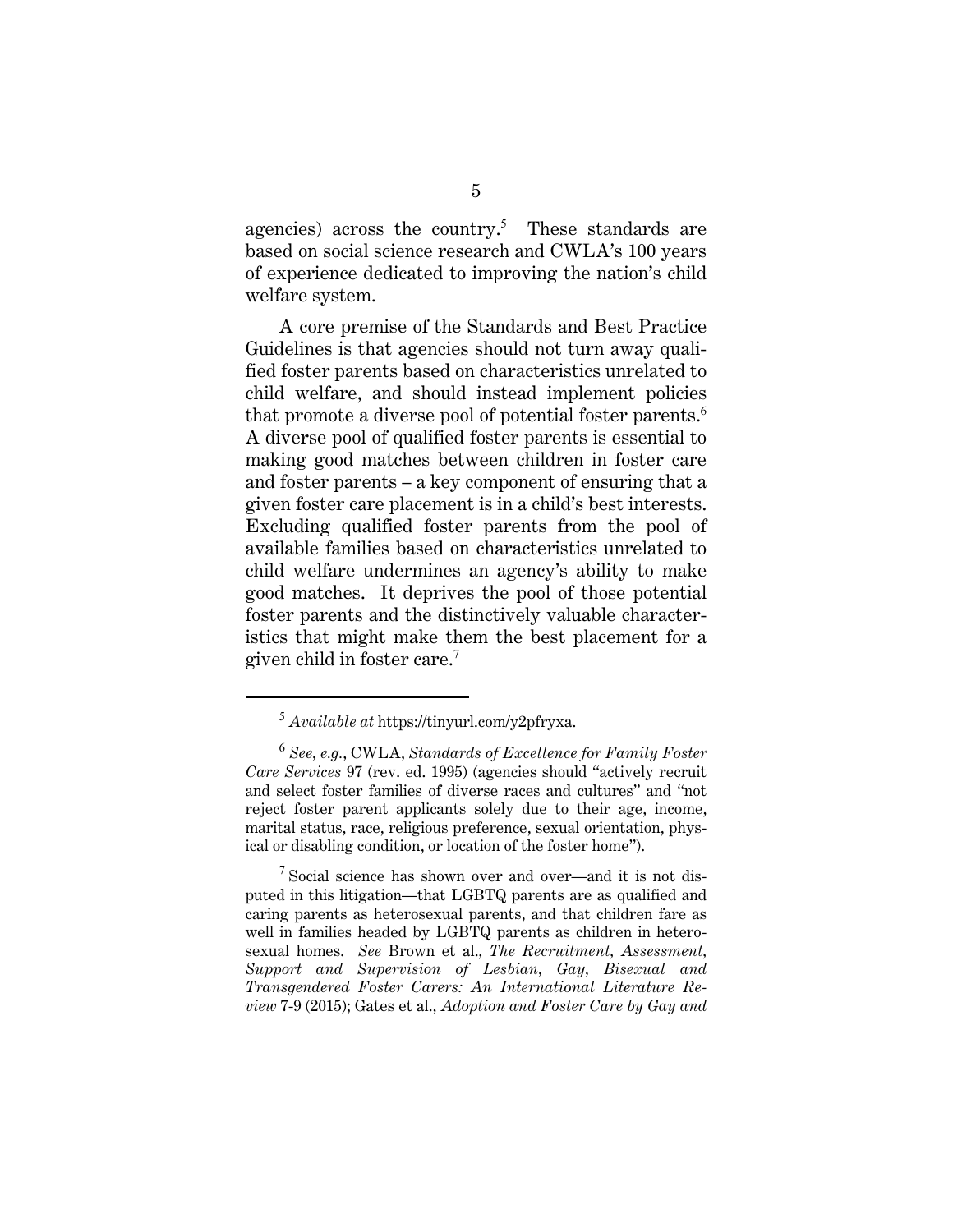Amici's experience, as well as social science literature, make clear that a good match between the foster parent(s) and child is essential to promoting the best interests of the child in foster care. Good matches are likely to be more stable, and stable foster care placements are critical to promoting the well-being of children in foster care.<sup>8</sup> Because children who may enter the foster care system cannot select the agency that will certify or choose their foster parents, their interests are best served when the parent pool is as broad as possible. In that way, the option best suited to their needs will be available if it becomes necessary to place them in foster care. Sometimes the best match for a given child would be with an LGBTQ relative, such as a grandparent, aunt, or uncle. Depending on the role agencies play in a state's foster care system, agency

*Lesbian Parents in the United States* 4 (2007) (collecting research on the effects of LGBTQ parenting and noting the "findings across these studies are remarkably consistent in showing no negative consequences for children of GLB parents with regard to standard child well-being measures"); Am. Psychol. Ass'n (APA), *Resolution on Sexual Orientation, Gender Identity (SOGI), Parents and Their Children* (2020) ("[T]here is no scientific evidence that parenting ineffectiveness is related to parental sexual orientation or gender identity: sexual and gender minority parents are as likely as cisgender heterosexual parents to provide supportive and healthy environments for their children.").

<sup>8</sup> *See* Harden, *Safety and Stability for Foster Children: A Developmental Perspective* 14 Future of Children 31, 38 (2004) ("The quality of the parent-child relationship … influences placement stability."); *see also* Gates et al., *Adoption and Foster Care*, *supra*  n.7, at 17 (explaining that "stability of placements is associated with positive outcomes for children" and noting that a review of studies from 1960-1990 showed that having fewer placements was associated with, among other things, "better school achievement, less criminal activity, more social support, [and] increased life satisfaction").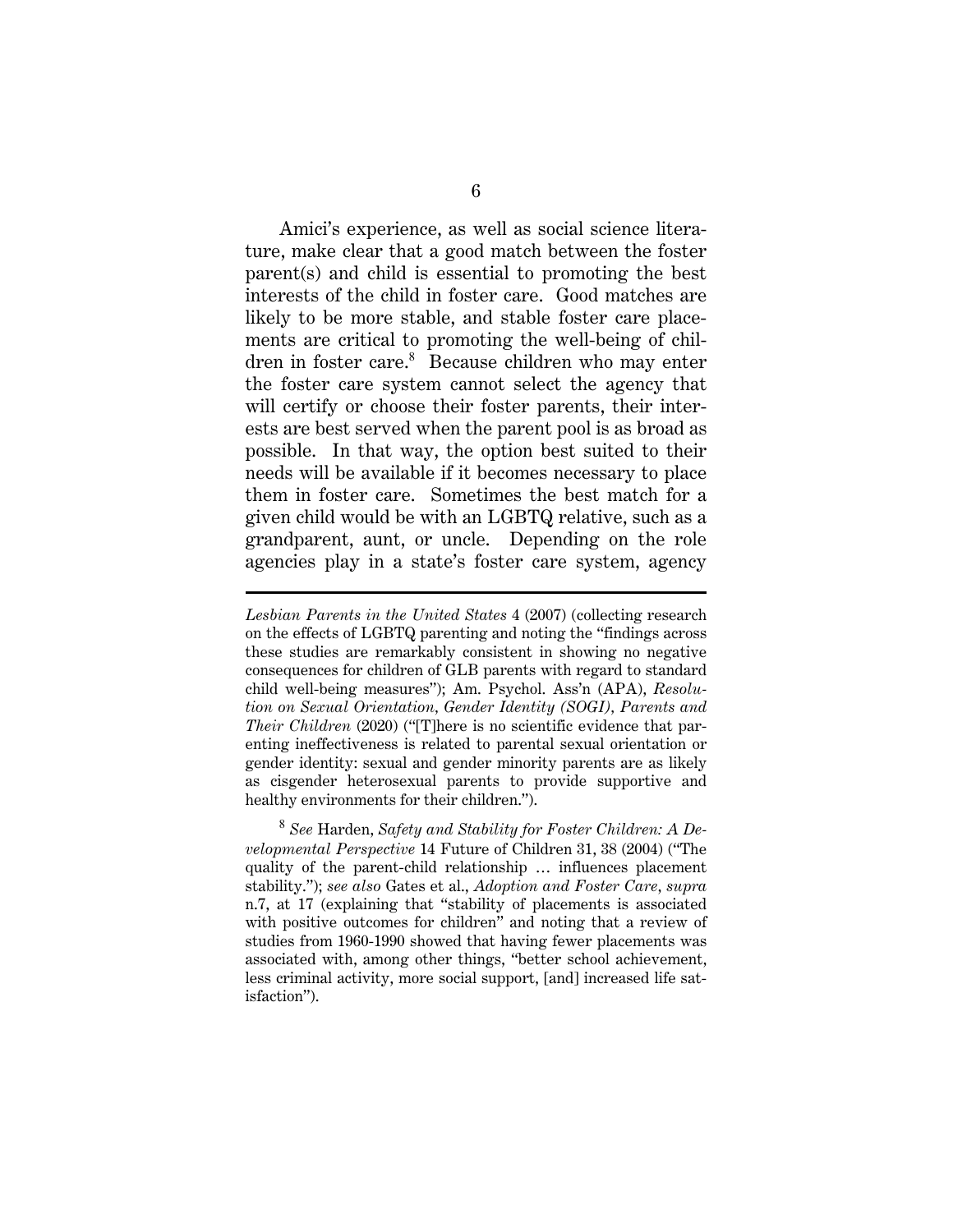unwillingness to certify LGBTQ men and women as foster parents can prevent a child from being placed with his or her closest relatives.<sup>9</sup>

A poor match between a child and his or her foster parents may result in conflict in the foster home, leading to the child being uprooted once again and placed with a different foster family, or in congregate care if another suitable family is not available.<sup>10</sup> The trauma that flows from a poor match and yet another transition increases the risk of negative outcomes for children. $^{11}$ 

<sup>9</sup> *See Catholic Charities W. Mich.* v*. Michigan Dep't of Health and Human Servs.*, No. 19-cv-116611-DPH-DRG, ECF 23-4, at 2 (Mich. E.D. July 24, 2019) (May 2, 2018 Michigan Department of Health and Human Services report attached to brief in opposition to motion for preliminary injunction in case challenging Michigan policy prohibiting catholic charities from discriminating against same-sex couples). The report found a violation where Catholic Charities West Michigan "failed to place siblings together as they do not place any of their children in homes that do not follow the Catholic Teachings."

 $10$  As discussed in more detail in Section III, the need for a good match is particularly salient with respect to LGBTQ youth in foster care. One study found that 78% of LGBTQ youth surveyed living in New York City Administration for Children's Services group homes had run away or were removed from their foster family placement because of hostility toward their sexual orientation or gender identity. *See* Feinstein et al., *Justice for All? A Report on Lesbian, Gay, Bisexual and Transgendered Youth in the New York Juvenile Justice System* 16 (2001) (citing *Improving Services for Gay and Lesbian Youth in NYC's Child Welfare System*: A Task Force Report (1994), Joint Task Force of New York City's Child Welfare Administration and the Council of Family and Child Caring Agencies).

<sup>11</sup> Harden, 14 Future of Children at 38-39; *see also* Kim et al., *The Placement History Chart: A Tool for Understanding the Longitudinal Pattern of Foster Children's Placements*, 34 Child. & Youth Servs. Rev. 1459, 1459-1460 (2012) (noting that disruptions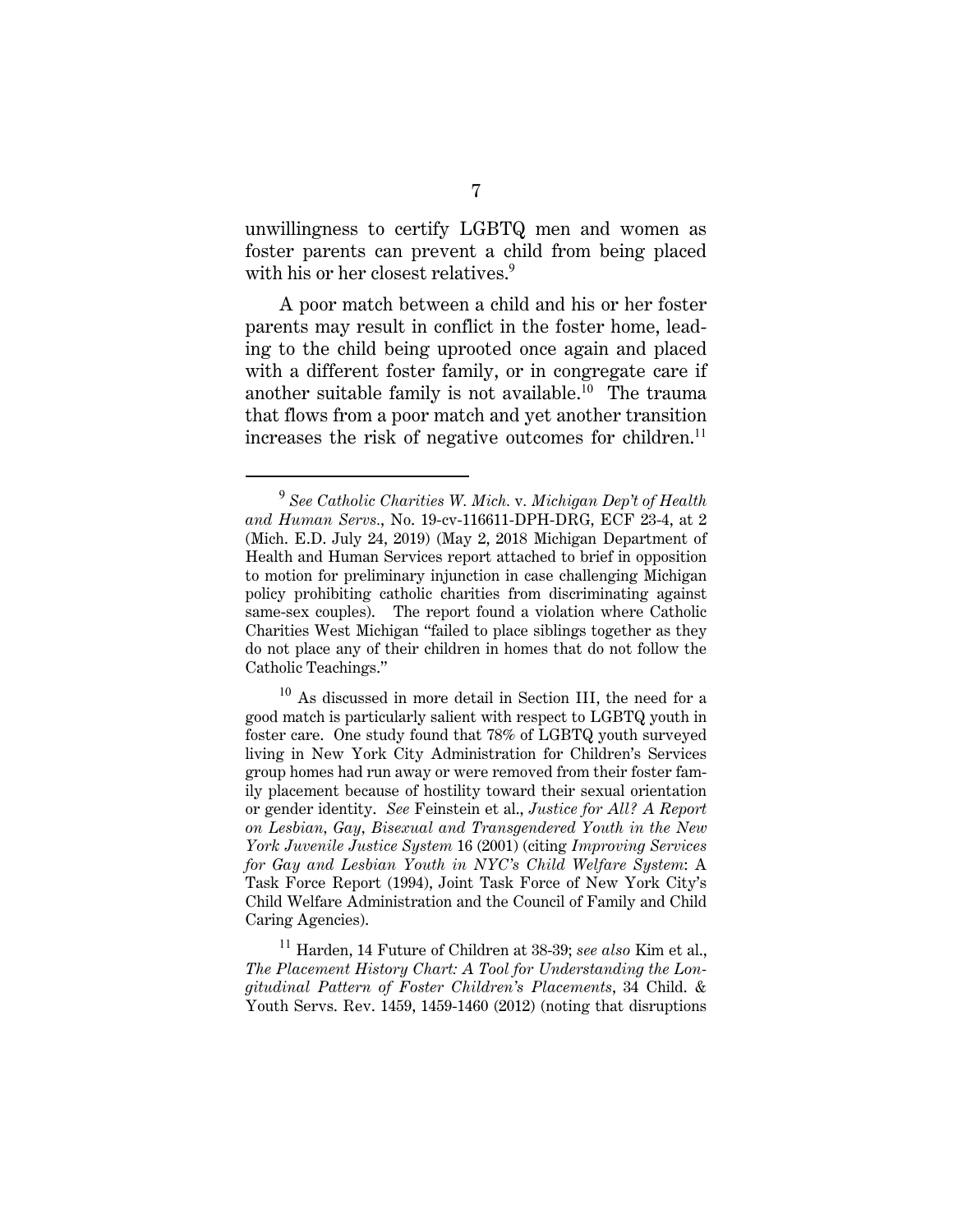Specifically, studies have shown that the number of foster care placements predicted behavioral problems and emotional problems, such as aggression, coping difficulties, poor home adjustment, and low self-concept, and increased the risk of ADHD and substance abuse.<sup>12</sup> Research shows that these negative outcomes result not only from children's perceptions of impermanency<sup>13</sup> but also from the impact placement instability has on brain development. $14$  Congregate care has likewise been shown to produce more negative outcomes for children.<sup>15</sup> In a study comparing young children reared in foster homes to those in group homes, children in group care exhibited "similar levels of behavioral problems" but "more compromised mental development and adaptive skills."<sup>16</sup>

For the same reasons, a poor match diminishes the likelihood that children in foster care will achieve permanency, meaning growing up in a permanent, loving

<sup>12</sup> Harden, 14 Future of Children at 38-39; Fischer et al., *A Translational Neuroscience Perspective on the Importance of Reducing Placement Instability among Foster Children*, 92 Child Welfare 9 (2013).

<sup>13</sup> Harden, 14 Future of Children at 39 (collecting research and explaining that "children's perceptions of the impermanency of their placements have [ ] been linked to behavioral difficulties").

<sup>14</sup> Fischer et al., 92 Child Welfare 9.

<sup>15</sup> Harden, 14 Future of Children at 38 (noting, "[o]verall, the evidence suggests that group home placement is deleterious to children").

<sup>16</sup> *Id*.

in care are "potentially detrimental," with "multiple placement transitions negatively affect[ing] attachment to primary caregivers and significantly increas[ing] risk for psychopathology and other adjustment problems").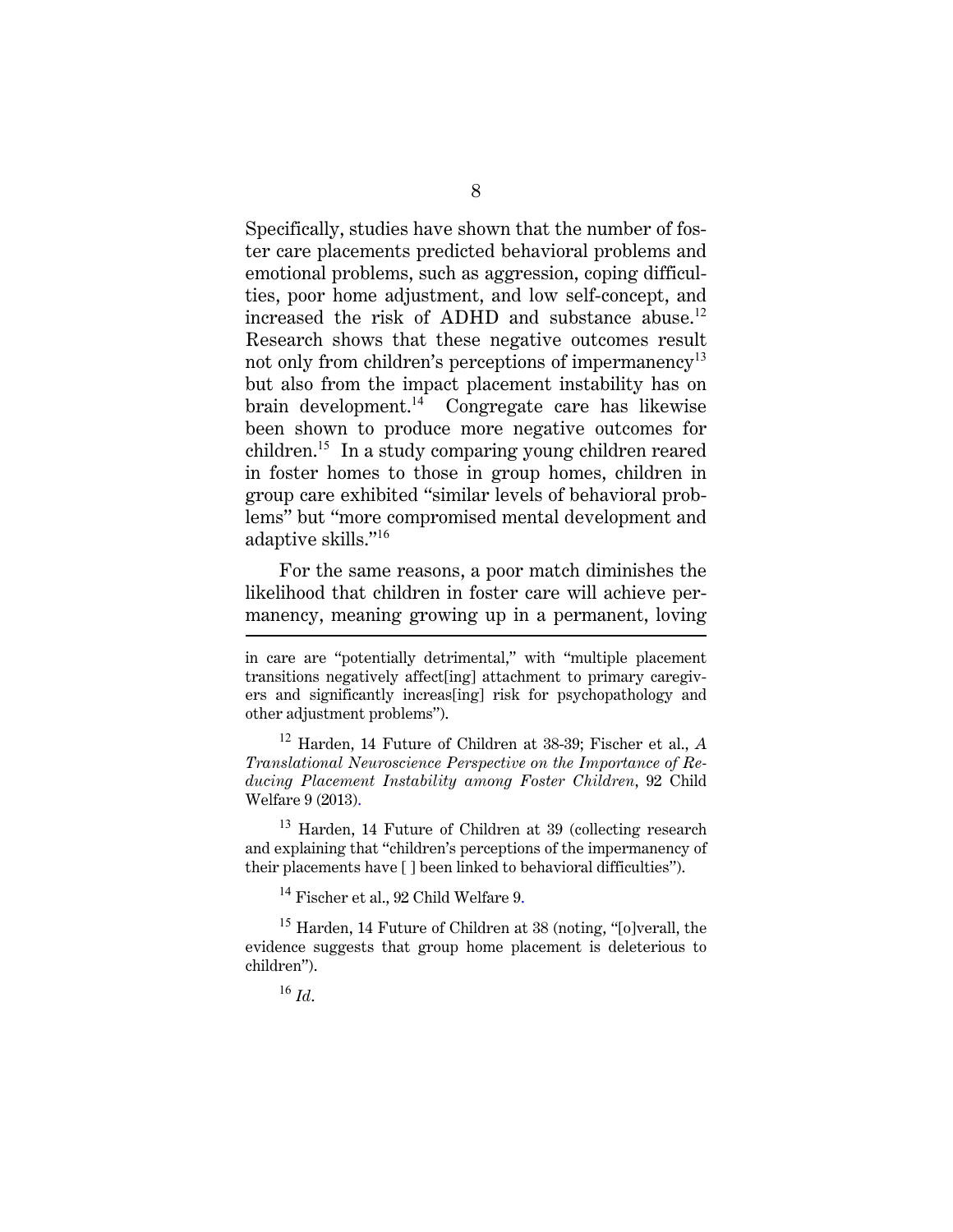home. Permanency, which can be achieved by reuniting a child with birth parents, placing the child with other relatives, adoption, or permanent legal guardianship, is an essential—and federally mandated—goal of a sound foster care plan.<sup>17</sup> For children who cannot return to their family, their foster parents are the most common source of adoptive homes. Of the over 63,000 children in foster care adopted in 2018 with public agency involvement, 52% were adopted by their foster  $\text{parent}(s).^{18}$  The importance of permanency cannot be overstated. Aging out of the foster-care system without finding a permanent, loving home can have a devastating impact on a child's future.<sup>19</sup> Allowing agencies to exclude otherwise qualified foster parents obstructs efforts to facilitate a good foster care match and to achieve permanency for children in foster care who cannot return to their families.

<sup>18</sup> U.S. Department of Health and Human Services, *The AFCARS Report #26*, at 6 (Aug. 22, 2019).

<sup>17</sup> *See* 42 U.S.C. §§ 671(16), 675(1) (together, requiring development of a "[a] plan for assuring that the child receives safe and proper care and that services are provided to the parents, child, and foster parents in order to improve the conditions in the parents' home, [and] facilitate return of the child to his own safe home or the permanent placement of the child"); Phila. Dep't of Human Servs., *Resource Parent Handbook* at 4.

<sup>19</sup> *See* Reilly, *Transition from Care: Status and Outcomes of Youth Who Age Out of Foster Care*, 82 Child Welfare 727, 740-741 (2003) ("The data clearly suggest that a significant proportion of youth exiting the foster care system face serious difficulty in transitioning to life on their own. Although most of the youth in this study are surviving (and some are doing exceedingly well), an unacceptable number ended up living on the streets, lacked a place to live, were incarcerated, lacked enough money to meet their basic living expenses, failed to maintain steady employment, or were physically or sexually victimized.").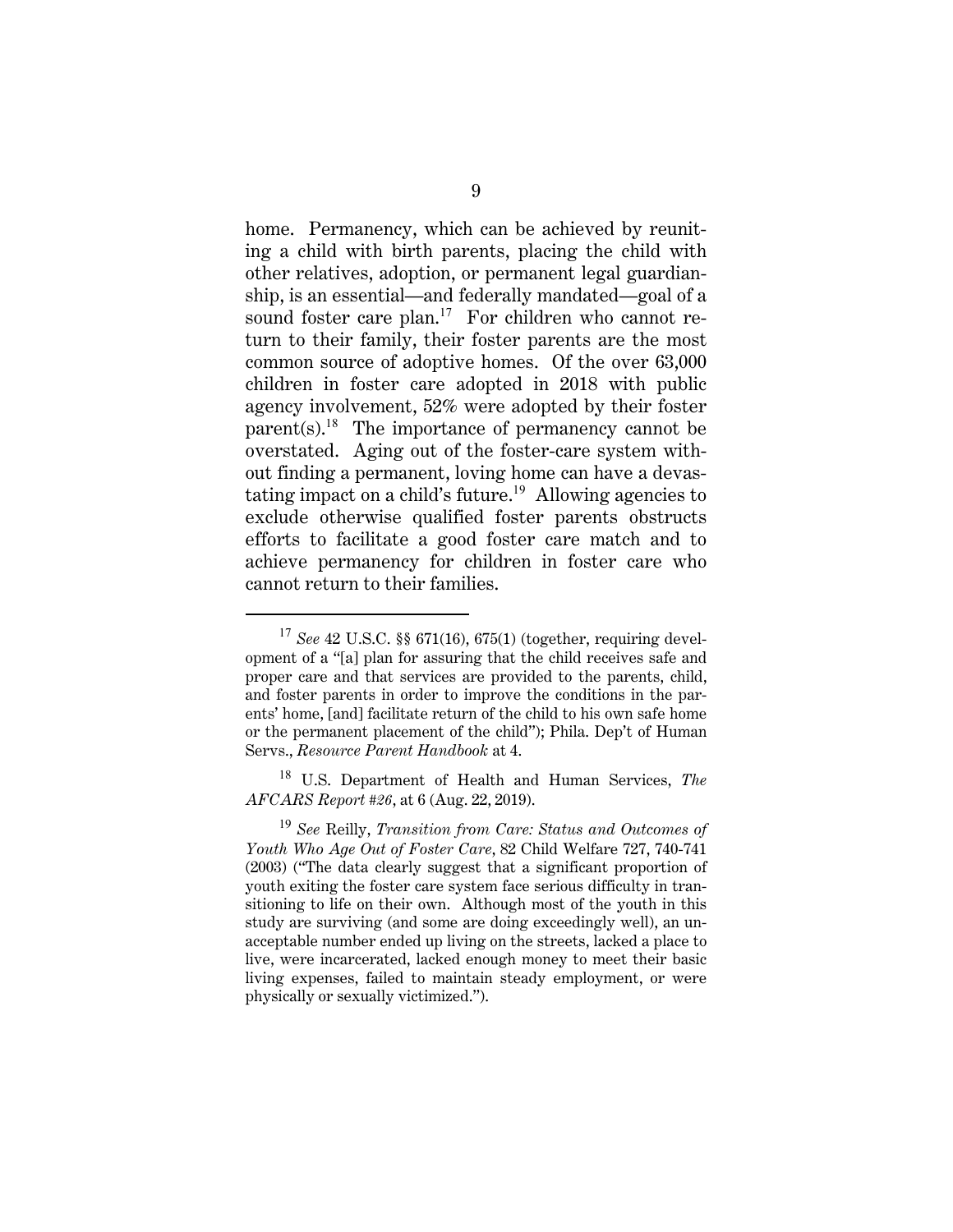Moreover, a poor match adversely affects not only the specific children placed with a succession of foster parents or in congregate care but also the *entire* population of children needing care. "Inappropriate placement and increased numbers of unsuccessful placements … cause[] pervasive harm to the entire system by creating foster parent burnout, thus reducing the quality and quantity of available foster homes."<sup>20</sup>

Finding a good match for a child in foster care requires an individualized assessment of the potential foster parent(s) and child. Under well-established child welfare standards, this assessment involves matching the characteristics and needs of the child with the strengths and capabilities of available foster parents.<sup>21</sup> For example, a child with a health condition will require foster parents capable of facilitating the necessary medical treatment. Also critical is "the similarity between the child's temperament and home environment; when the child's temperament matches the expected or valued temperament in a particular home environment, the child is likely to do better."<sup>22</sup>

<sup>20</sup> Redding et al., *Predictors of Placement Outcomes in Treatment Foster Care: Implications for Foster Parent Selection and Service Delivery*, 9 J. of Child & Fam. Studies 425, 427 (2000).

<sup>21</sup> *See Resource Parent Handbook*, *supra* n.17, at 7 ("If there is no appropriate kinship placement readily available for a child, DHS works to match the needs of the child with the strengths and capabilities of available foster families"); Nat'l Ass'n of Social Workers, *NASW Standards for Social Work Practice in Child Welfare* 23 (2013) ("Social workers shall consider the strengths and needs of the child and the caregiver when assessing the safety and appropriateness of placement options").

<sup>&</sup>lt;sup>22</sup> Redding et al., 9 J. Child & Fam. Studies at  $438$ .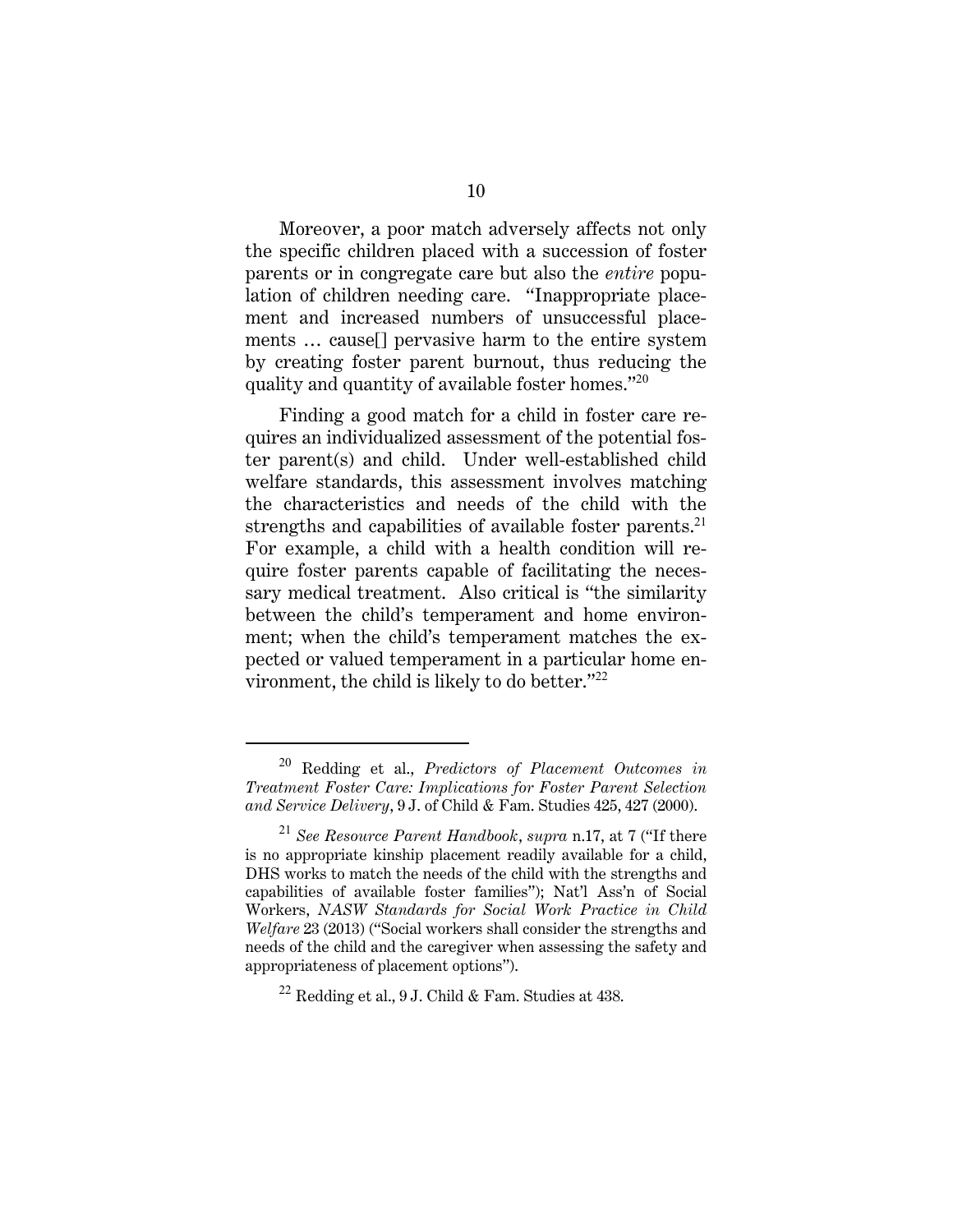Social science research indicates that, as a demographic, LGBTQ people provide distinctively valuable contributions as foster parents. Although LGBTQ foster parents may be the best match for any given child, they also play a particularly important role in providing a pool of potential foster parents for children who may be harder to match with a family. Research suggests that LGBTQ parents may be more willing to foster older children and children with special needs, who tend to be harder to match with suitable foster parents.<sup>23</sup> And, as discussed below, they may be more open to accepting, and especially understanding of, children in foster care identifying as LGBTQ, who can also be hard to match with parents and are disproportionately represented in the foster care system.<sup>24</sup>

Additionally, LGBTQ parents may be more willing to foster and to provide a permanent, adoptive home for their foster children.<sup>25</sup> In contrast to most heterosexual parents, for many LGBTQ parents, fostering or adoption is their first choice for how to become a parent.<sup>26</sup> Same-sex couples are six times more likely than

<sup>24</sup> *See* Section III, *infra*.

<sup>25</sup> *See* Tyebjee, *Attitude, Interest, and Motivation for Adoption and Foster Care*, 82 Child Welfare J. 685, 703-704 (2003) (reporting that respondents identifying as LGBTQ exhibit significantly higher than average willingness to adopt or foster a child as compared to the general population).

<sup>26</sup> *See* Jennings et al., *Why Adoption? Gay, Lesbian, and Heterosexual Adoptive Parents' Reproductive Experiences and Rea-*

<sup>23</sup> *See* Howard & Freundlich, *Expanding Resources for Waiting Children II: Eliminating Legal & Practice Barriers to Gay & Lesbian Adoption from Foster Care* 14 (2008) (collecting research on the effects of LGBTQ parenting); Brodzinsky, *Expanding Resources for Children III: Research-Based Best Practices in Adoption by Gays and Lesbians* 33-34 (2011).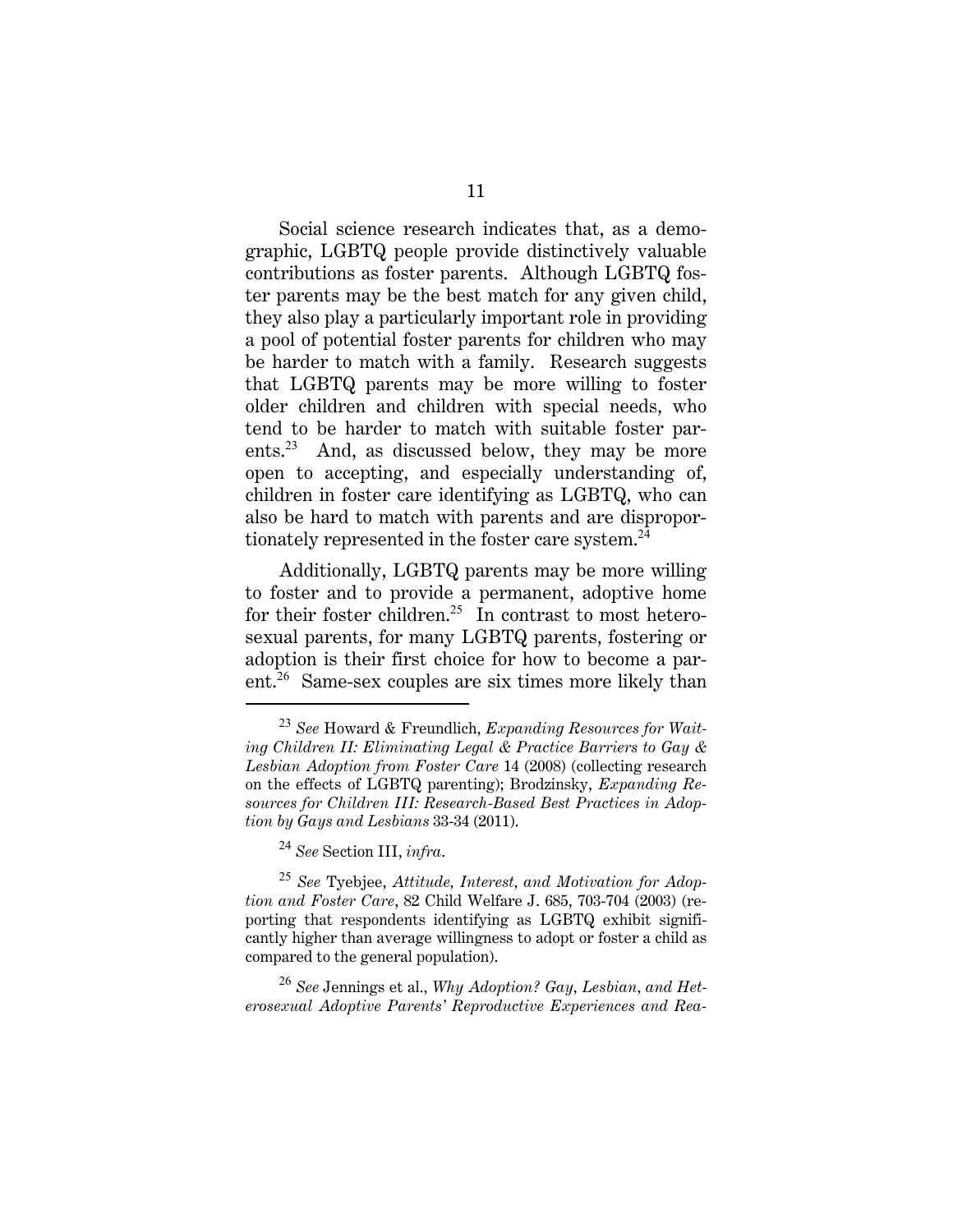other couples to be raising a child in foster care.<sup>27</sup> Consistent with this preference, LGBTQ parents appear to be more willing than non-LGBTQ parents, on average, to adopt a child. $28$  Same-sex couples are four times more likely than other couples to be raising an adopted child.<sup>29</sup> In one national survey, 46% of lesbian/bisexual women reported having considered adoption and 5.7% had taken steps toward adoption, compared to only 32% and 3.3%, respectively, of heterosexual women.<sup>30</sup>

<sup>27</sup> *See* Gates, *LGBT Parenting in the United States* 3 (Feb. 2013).

<sup>28</sup> *See* Brodzinsky, *Expanding Resources for Children III, supra* n.23, at 6 (among gay and lesbian parents, "[o]ver 50% … adopted children from the child welfare system, and 60% adopted transracially"); *see also* Downs & James, *Gay, Lesbian, and Bisexual Foster Parents: Strengths and Challenges for the Child Welfare System*, 85 Child Welfare J. 281, 290 (2006) (reporting that though study participants were only asked to name one satisfying aspect of foster parenting, "50% of men and 33.3% of women made secondary comments about using foster parenting as a means to test out adoption in their future").

<sup>29</sup> *See* Gates, *LGBT Parenting in the United States*, *supra* n.27, at 3.

<sup>30</sup> Gates et al., *Adoption and Foster Care, supra* n.7, at 6. As Gates notes, the National Survey of Family Growth did not also ask men these questions, but a 2001 survey conducted by the Kaiser Family Foundation of randomly selected self-identified gay, lesbian and bisexual adults across 15 major metropolitan areas similarly found that 49% would like to adopt children. Kaiser Family Found., *Inside-OUT: A Report on the Experiences of Lesbians, Gays and Bisexuals in America and on the Public's Views on Issues and Policies Related to Sexual Orientation* 4 (2001).

*sons for Adoption*, 17 Adoption Quarterly 205, 213 (2014) (reporting "[t]he majority of same-sex parents selected adoption as their first route to parenthood in contrast to a tiny minority of heterosexual parents").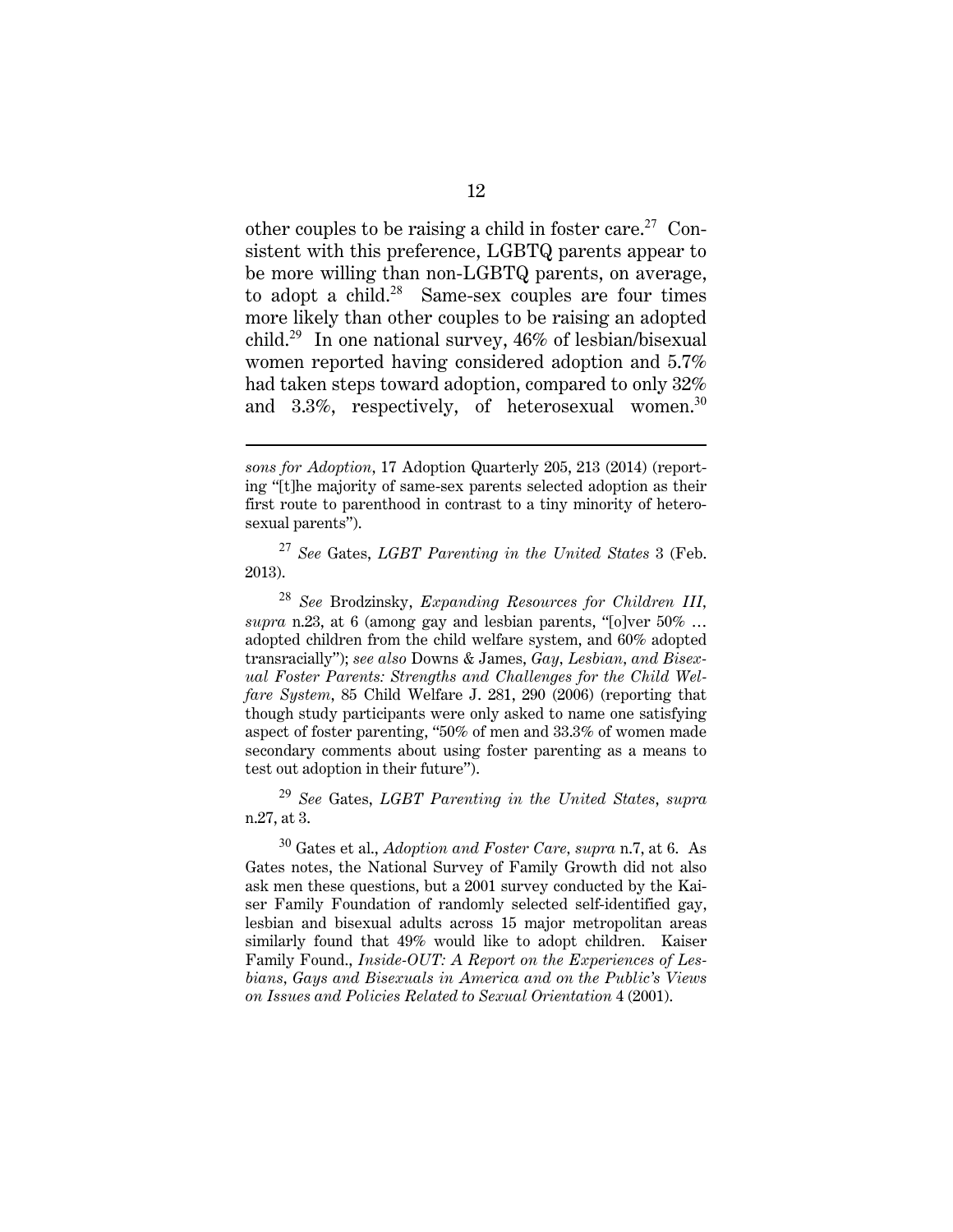LGBTQ foster parents' willingness to adopt is a distinctly valuable characteristic because, as discussed above, foster parents are the most common source of adoptive homes to their foster children.

Child welfare agencies serve a diverse population of children in foster care with varied levels and types of needs, so finding a good match for a child in foster care is not always easy. The best interests of children are not served when an agency refuses to certify potential foster parents based solely on criteria unrelated to child welfare (like LGBTQ identity) and deprives the pool of those parents and the qualifications and characteristics that they bring. "The effect of excluding nontraditional placement resources through an overly narrow definition of family is that some children will languish longer in foster care without permanence."<sup>31</sup> For this reason, nearly every major professional organization with a commitment to promoting child welfare has adopted an official position stating that sexual orientation should not be used to categorically exclude individuals from raising children through adoption and/or foster care, including the American Academy of Child and Adolescent Psychiatry,<sup>32</sup> American Academy of Pediatrics,<sup>33</sup> American Medical Association,<sup>34</sup> American

<sup>31</sup> Ryan et al., *Coming Out of the Closet: Opening Agencies to Gay and Lesbian Adoptive Parents* 85 (2004).

<sup>32</sup> Am. Acad. of Child and Adolescent Psychiatry, *Gay, Lesbian, Bisexual, or Transgendered Parents* (2009).

<sup>33</sup> American Acad. of Pediatrics, Policy Statement, *Promoting the Well-Being of Children Whose Parents Are Gay or Lesbian* (2013).

<sup>34</sup> Am. Med. Ass'n, *Partner Co-Adoption H-60.940* (2014).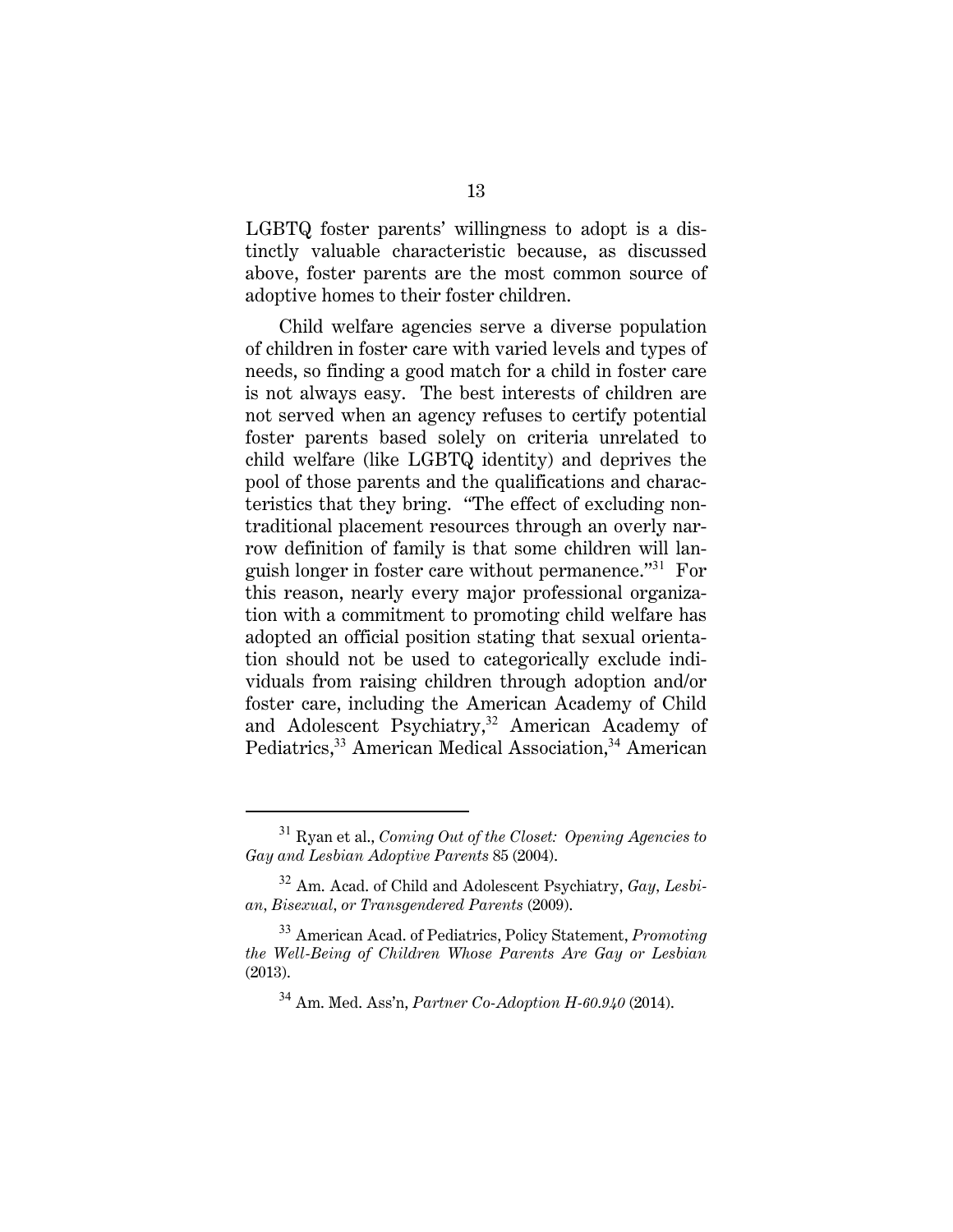Academy of Family Physicians,<sup>35</sup> American Psychiatric Association,<sup>36</sup> American Psychoanalytic Association,<sup>37</sup> American Psychological Association,<sup>38</sup> Child Welfare League of America,<sup>39</sup> National Adoption Center,<sup>40</sup> National Association of Social Workers,<sup>41</sup> and North American Council on Adoptable Children.<sup>42</sup>

### **II. ALLOWING ANY DISCRIMINATION AGAINST SAME-SEX COUPLES IN FOSTER PARENT CERTIFICATION UNDER-MINES THE GOVERNMENT'S INTEREST IN GROWING A DIVERSE POOL OF FOSTER PARENTS**

Petitioners and their amici contend that allowing organizations to discriminate against same-sex couples will not limit the pool of well qualified foster parents because those organizations have practices of referring such applicants to other providers or to the City's De-

<sup>38</sup> APA Resolution, *supra* n.7.

<sup>39</sup> Child Welfare League of Am., *Position Statement on Parenting of Children by Lesbian, Gay, Bisexual, and Transgender Adults* (2015).

<sup>40</sup> Nat'l Adoption Ctr., *Adoption by Members of the LGBT Community* (2008).

<sup>41</sup> Nat'l Ass'n of Social Workers, *Foster Care and Adoption* (2002).

<sup>42</sup> N. Am. Council on Adoptable Children, *Gay and Lesbian Foster Care and Adoption* (2020); *Eliminating Categorical Restrictions in Foster Care and Adoption*.

<sup>35</sup> Human Rights Campaign, *Professional Organizations on LGBTQ Parenting* (2009).

<sup>36</sup> American Psychiatric Ass'n, *Position Statement on Issues Related to Homosexuality* (2013).

<sup>37</sup> American Psychoanalytic Ass'n, *Position Statement on Parenting* (2012).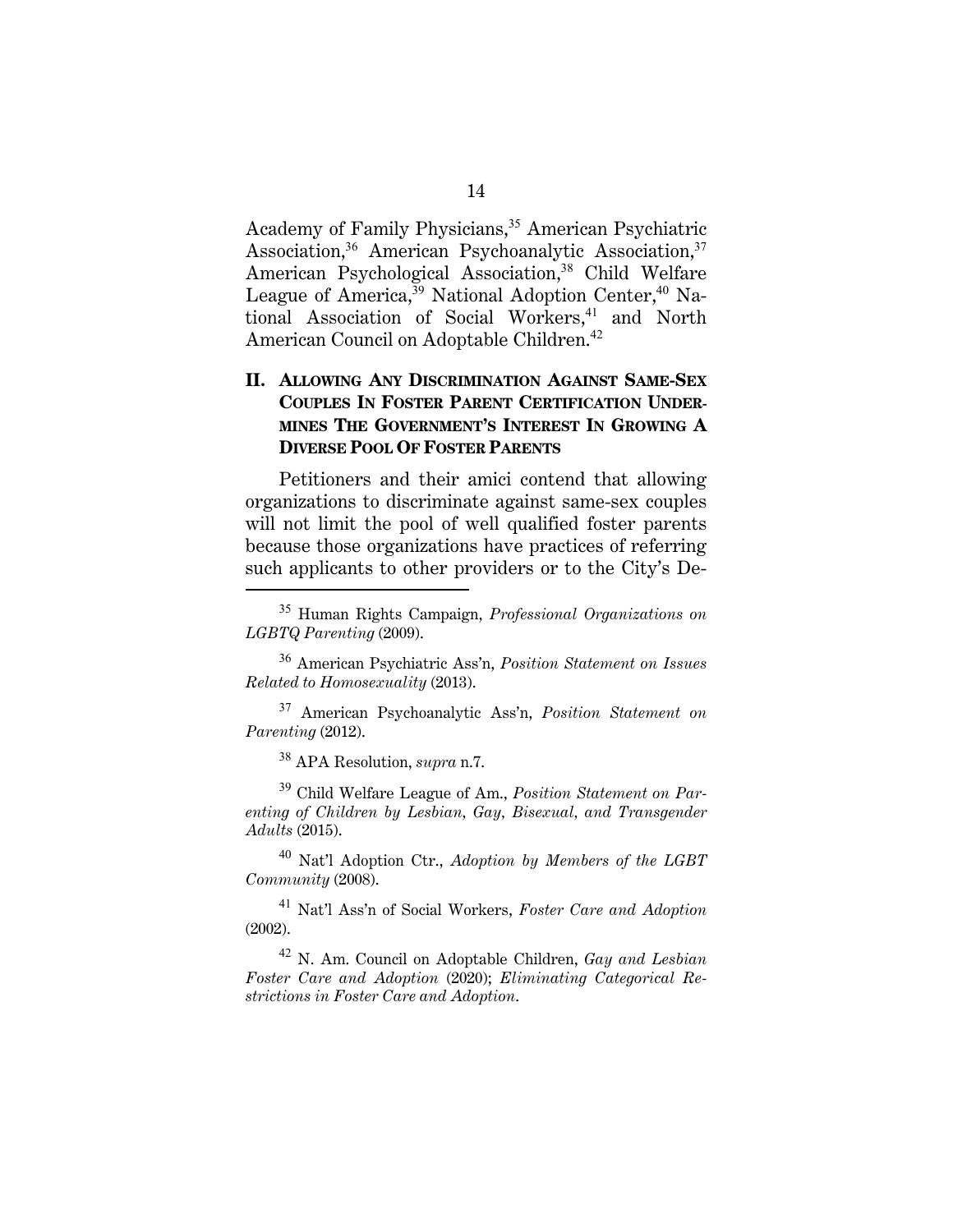partment of Human Services.<sup>43</sup> That argument ignores the impact discrimination by agencies has on prospective families' willingness and ability to foster, which in turn adversely affects children in the foster care system.

Requiring states and cities to permit agencies to discriminate would create a significant barrier to fostering. Discriminatory policies will discourage some potential LGBTQ foster parents from ever contacting a foster care agency about the potential to foster children. Because private foster care agencies do the work of the government when they certify foster parents, discriminatory policies at one or more agencies may give prospective foster families the misimpression that LGBTQ people are not permitted to foster through *any* agency. At a minimum, discriminatory agency policies create confusion and a misperception that the state endorses the discriminatory policy.

Even those prospective foster parents who do not conclude that an across-the-board prohibition is in effect may still be deterred from trying because, in the absence of a clear, inclusive policy followed by all foster agencies in a jurisdiction, they will be unwilling to run the risk of denial.<sup>44</sup> The first call to a foster care or adoption agency is "an intensely emotional experience," and is one that people may not undertake if they are concerned that they will be discriminated against or

<sup>43</sup> *See* 76 United States Senators and Members of the House of Representatives Amicus Brief 17; *see also* Pet. Br. 36.

<sup>44</sup> *See* Meyer, *Prejudice, Social Stress, and Mental Health in Lesbian, Gay, and Bisexual Populations: Conceptual Issues and Research Evidence* (2003) ("Like other minority group members, LGB people learn to anticipate—indeed, expect—negative regard from members of the dominant culture.").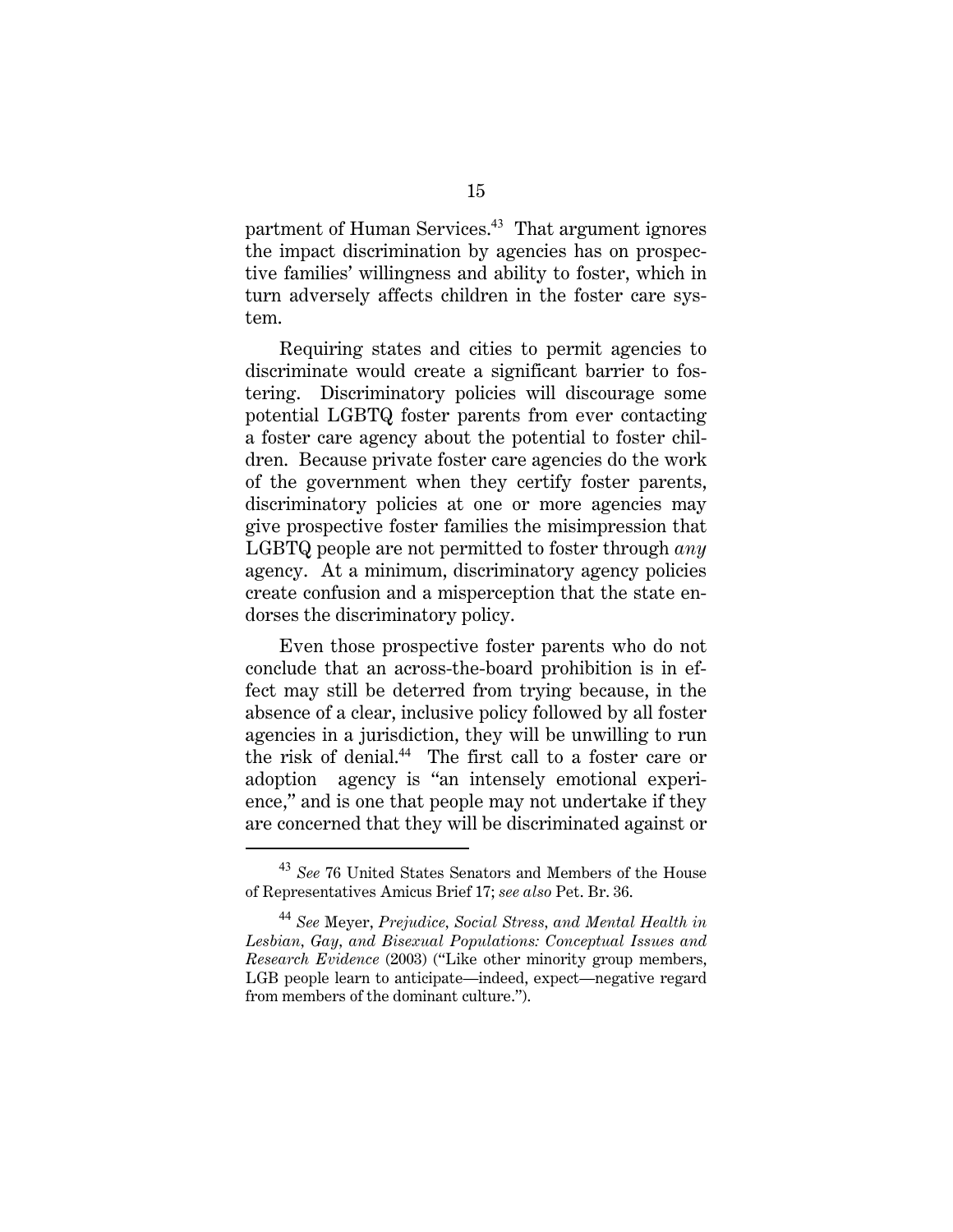stigmatized by an agency.<sup>45</sup> Red tape and lack of responsiveness are already among the biggest barriers to successful outcomes in the foster care and adoption systems, impacting all potential parents.<sup>46</sup> Requiring prospective LGBTQ foster parents to figure out, in addition, which agencies will *not* discriminate against them creates an additional emotional barrier and is likely to deter qualified parents from fostering—and, as a result, to deprive children who desperately need those qualified parents of a supportive home.<sup>47</sup>

Some prospective LGBTQ foster parents may continue despite a negative first interaction in which they

<sup>45</sup> Wilson et al., *Listening to Parents: Overcoming Barriers to the Adoption of Children from Foster Care* 5-6 (2005) (reporting emotional experience of prospective parents who were considering adopting a foster child and desire to be treated well, and with sensitivity, by agency staff during this first outreach).

<sup>46</sup> *See* McRoy, *Barriers and Success Factors in Adoptions from Foster Care: Perspectives of Families & Staff* 107-108 (2007) (presenting data showing that, of 28 barriers to successful adoption outcomes cited by 200 families, the two most commonly cited were adoption process logistics—cited 93% of the time—and agency communication/responsiveness—cited 80% of the time); *see also* Marcenko, *Foster Parent Recruitment and Retention: Developing Resource Families for Washington State's Children in Care* 4 (2009) (concluding that "burdensome application processes, and poor agency responsiveness contribute to recruitment challenges," so that "[m]any foster parent applicants do not complete the process").

<sup>47</sup> *See e.g.* Dumont, *We Were Rejected From Adopting Foster Children Because We Are Gay*, VICE (2018) ("It was shocking and hurtful. How could an agency whose job it is to find homes for children justify keeping a child in state care simply because they wanted to turn away LGBT parents? We called another agency, only to be told once again that they would not work with us because we are both women.").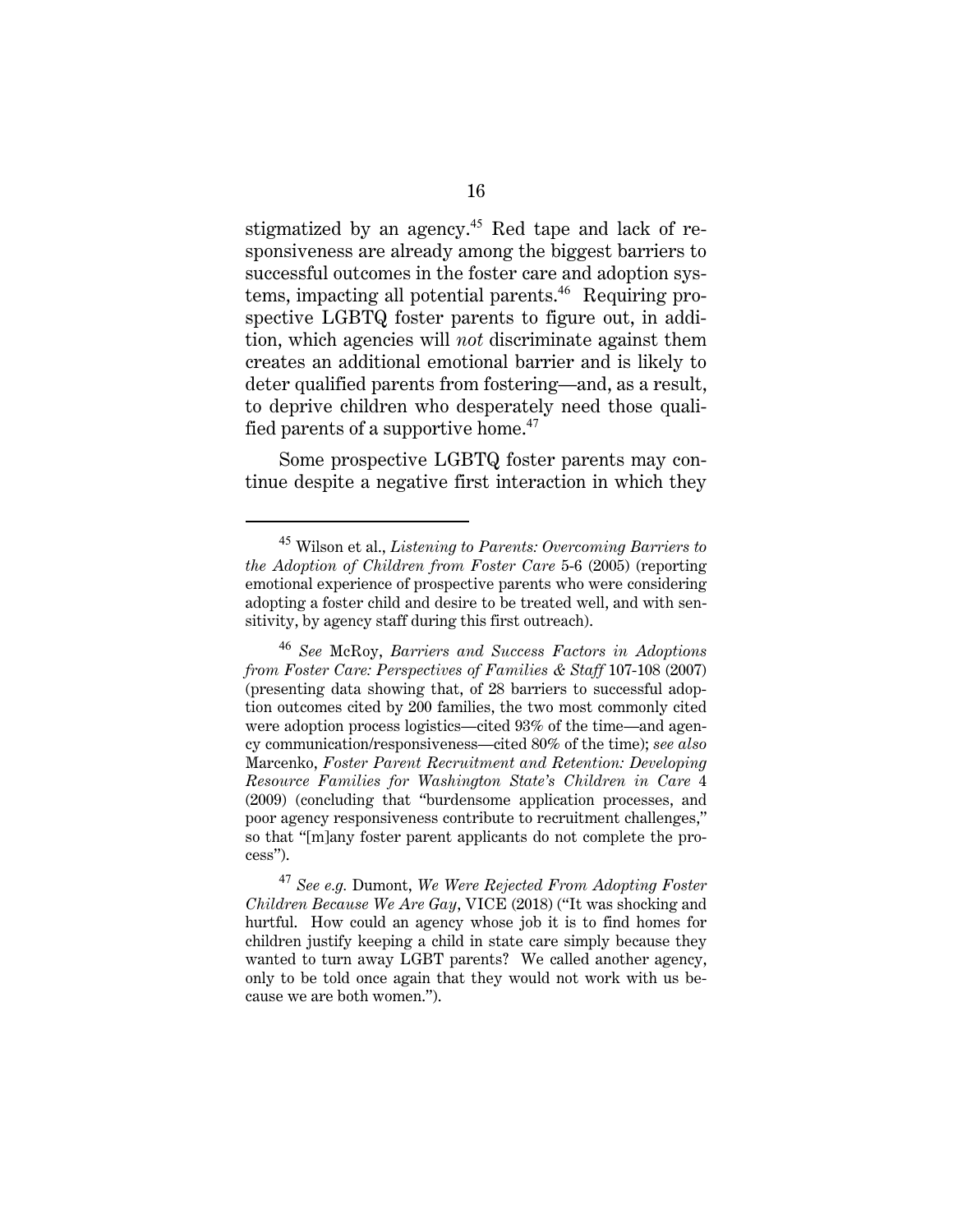are told a given agency will not consider them as foster parents, but the rejection will be part of the cumulative hardship that causes many prospective parents to abandon the process. $48$  A 2018 study concerning LGBTQ access to medical services illustrates the point, showing that LGBTQ people who have experienced discrimination in health care settings avoid or postpone needed medical care even when a nondiscriminatory option is available.<sup>49</sup> That study concluded that "[d]iscrimination—and even the potential for discrimination—can deter LGBTQ people from seeking care in the first place."<sup>50</sup> If the potential for discrimination deters individuals from tending to their own medical needs, it is even more likely to create a significant deterrent to completing the process required to become a foster parent.

Moreover, refusing to certify someone as a suitable foster parent because of their LGBTQ identity but suggesting that a different agency would be willing to consider them is more than an administrative inconven-

<sup>48</sup> Dropping out of the process is common. *See* Marcenko, *Foster Parent Recruitment and Retention: Developing Resource Families for Washington State's Children in Care*, *supra* n.46, at 4 ("[M]ost foster parent applicants never complete training or quit fostering soon after training.").

<sup>49</sup> Mirza & Rooney, *Discrimination Prevents LGBTQ People from Accessing Health Care* (2018) ("CAP survey data show that discrimination played a role in preventing a significant number of LGBTQ people from seeking health care. In the year prior to the survey, 8 percent of all LGBTQ people—and 14 percent of those who had experienced discrimination on the basis of their sexual orientation of gender identity in the past year—avoided or postponed needed medical care because of disrespect or discrimination from health care staff.").

<sup>50</sup> *Id.*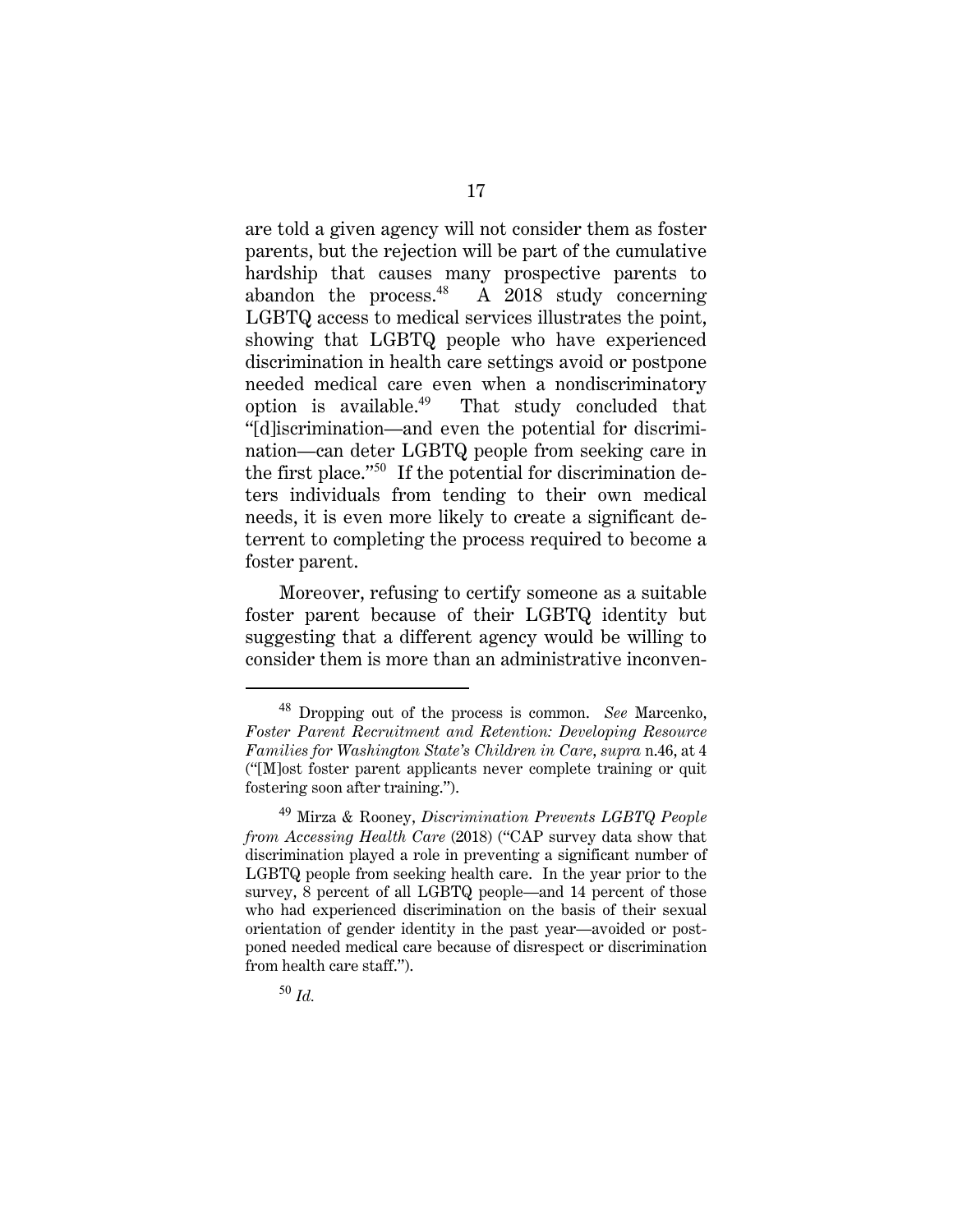ience; it reflects a negative, and in many circumstances devastating, judgment about one's fitness to be a parent.51 In a study of lesbian women seeking to adopt, respondents who encountered agencies that would not work with them based on their sexual orientation experienced this refusal as a reflection of "societal beliefs about their (un)fitness as parents."<sup>52</sup> Prospective parents are less likely to pursue fostering opportunities if they have reason to believe they will face this kind of stigma at foster care agencies.

In addition, government acquiescence in discrimination at a subset of agencies may legitimize biases held by individual workers at other agencies, which will adversely affect the ability of LGBTQ men and women to become foster parents. Individual agency workers' personal beliefs "play a significant role in how workers respond to issues of sexual orientation in foster/adoptive parents."<sup>53</sup> Consistent with this finding,

<sup>52</sup> Goldberg et al., *Choices, Challenges, and Tensions*, 10 Adoption Quarterly 33, 52 (2007).

<sup>53</sup> Jayaratne et al., *African American and White Child Welfare Workers' Attitudes Towards Policies Involving Race and Sexual Orientation*, 30 Children & Youth Servs. Rev. 955, 964 (2008) (reporting "[b]oth African American and White conservative leaning workers are more likely to disagree with the placement of children in gay/lesbian households").

<sup>51</sup> *See* U.S. Dep't of Health & Hum. Servs. (HHS), Admin. for Child. & Fams., *Working with Lesbian, Gay, Bisexual, and Transgender (LGBT) Families in Adoption* 5 (2011) (noting that when adoption agencies decline to recruit adoptive parents from the lesbian and gay community, "many LGBT adults feel that agencies will not welcome them or will treat them as second-class applicants"); Brodzinsky, *Expanding Resources for Children III*, *supra* n.23, at 34 (prospective gay and lesbian adoptive parents look "[f]irst and foremost" for "an agency or professional known to be 'gay friendly'" when choosing an adoption source).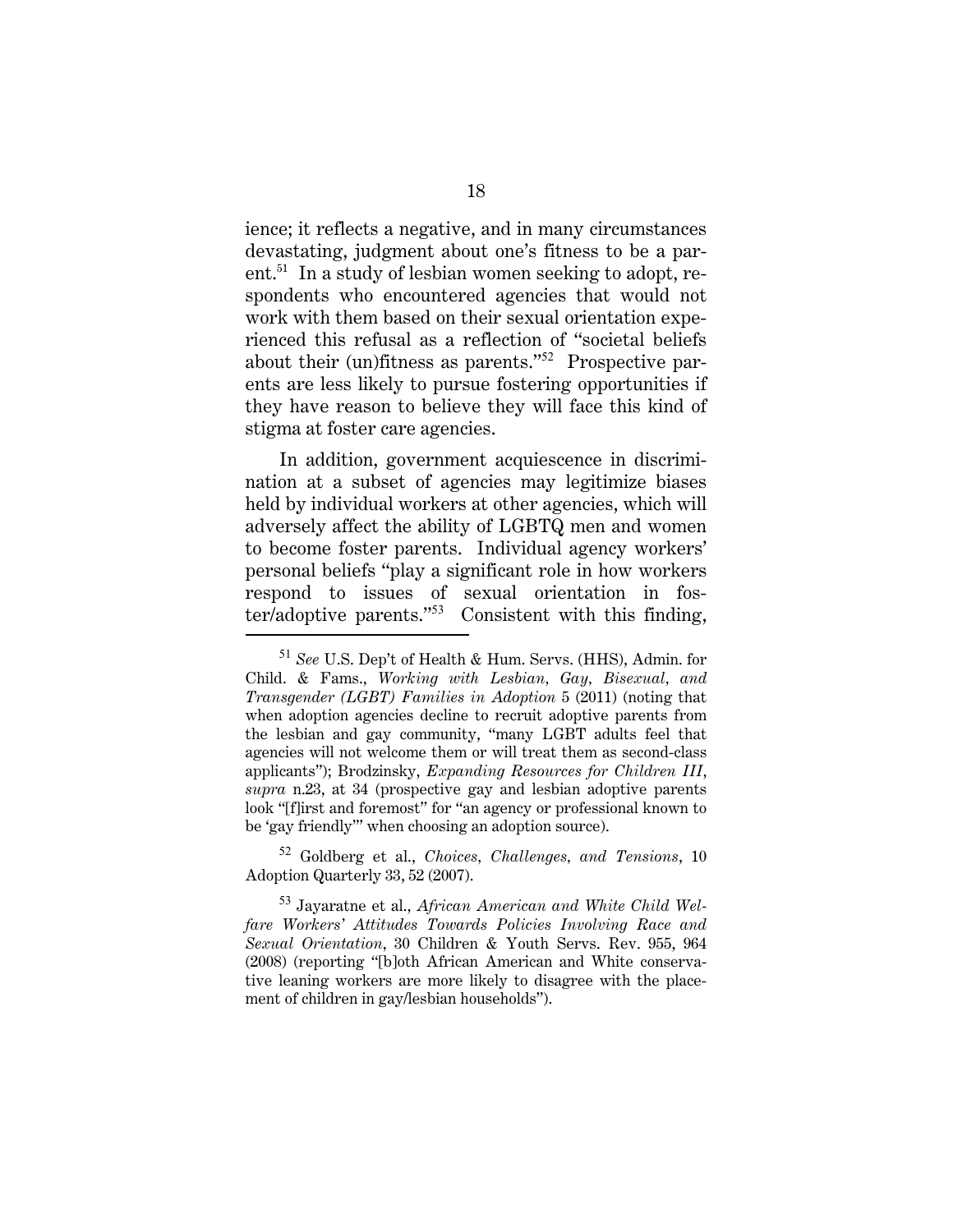one study reported that, of those individuals who reported encountering challenges in the foster care system due to their sexual orientation, 31.6% of men and 10% of women cited as their chief challenge having to prove to their foster agency that they were *exceptional* parents because of their sexual orientation.<sup>54</sup> These negative experiences may result in fewer qualified LGBTQ men and women becoming foster parents through *any* agency.

Further, while petitioners have stated that CSS would suggest a different agency to a same-sex couple seeking to be certified as foster parents,<sup>55</sup> that will not necessarily be the case for all agencies that exercise discriminatory policies. Other amici in this case have argued that "[b]eing coerced to do something objectionable is one of the worst violations of conscience and thus a paradigmatic instance of abridging the free exercise of religion."<sup>56</sup> Another agency may well claim that the mere act of referring same-sex couples to an agency that will certify them violates their religious freedom, *cf. Zubik* v. *Burwell*, 136 S. Ct. 1557 (2016)—a scenario even more likely to end a particular couple's attempt to foster and to reduce their potential foster children's chances at a supportive home.

<sup>54</sup> Downs & James, 85 Child Welfare J. at 291. In that study, nearly two-thirds of LGBTQ foster parents reported experiencing challenges in the foster care system because of their sexual orientation. Id. Over half of those who did not report experiencing challenges due to their LGBTQ identity had adopted a "don't ask, don't tell" approach to the child welfare system. Id. at 292.

<sup>55</sup> *See* Br. for Pet. at 9.

<sup>56</sup> Life Legal Defense Found. et al. Amicus Brief 7.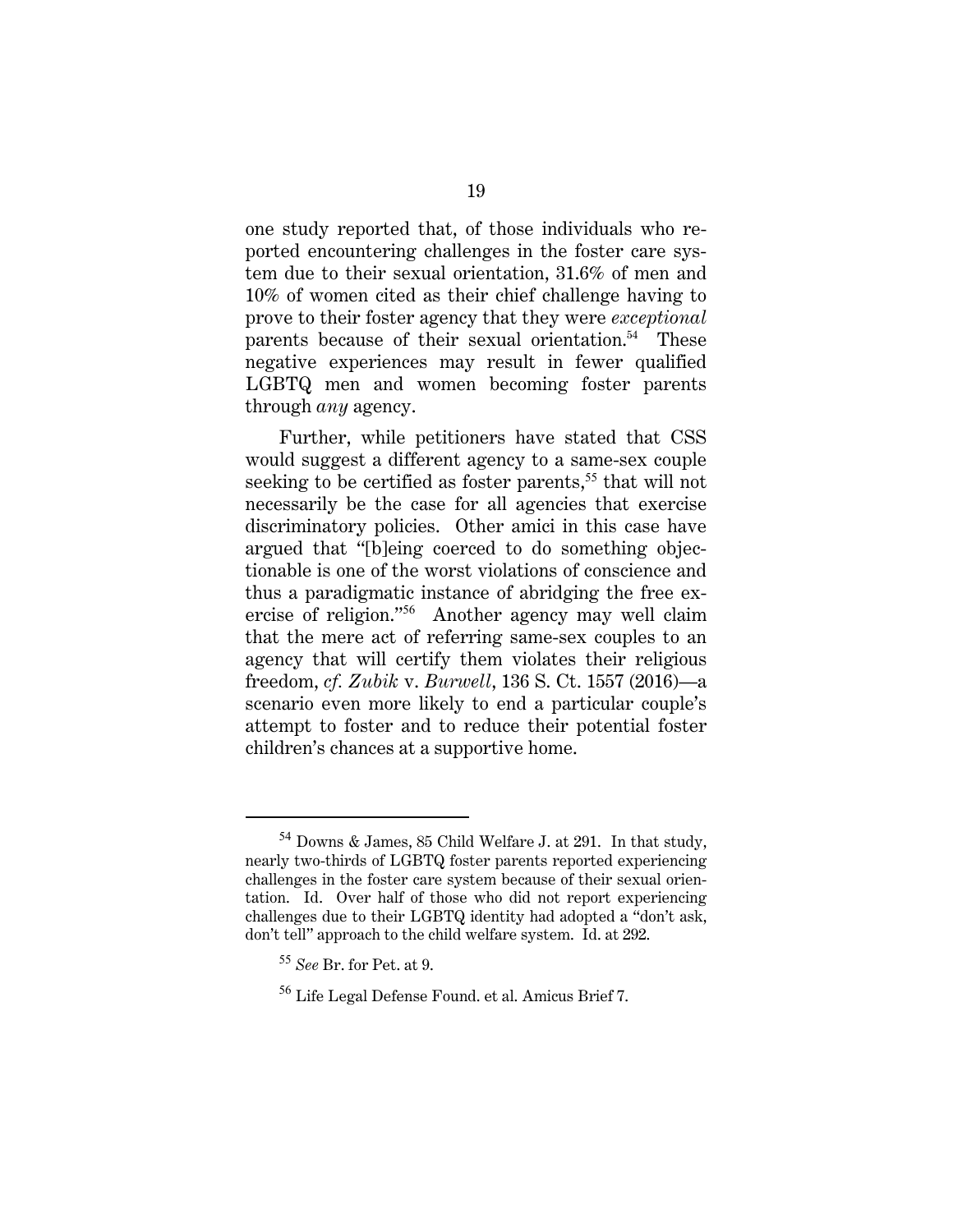Contrary to the suggestions of certain amici, enforcing nondiscrimination in foster parent certification neither prevents faith-based organizations from supporting foster families nor harms children by shrinking the overall pool of foster parents. Catholic Social Services ("CSS") and its dedicated staff and volunteers have spent countless hours improving outcomes for children in foster care through work that is separate from certification. CSS has promoted foster parenting, recruited individuals to apply, and supported a network of loving foster parents who have devoted themselves to caring for children in foster care at untold personal sacrifice.<sup>57</sup> Amici applaud this critical charitable work that CSS and its families have carried out for decades.

Philadelphia's requirement of nondiscrimination in foster parent certification does not thwart CSS's ability to promote fostering and to support foster children and families in other ways. As the court of appeals noted, CSS continues to operate congregate care facilities for Philadelphia and acts as a Community Umbrella Agency helping Philadelphia children "address problems in their home environment that might prevent them from remaining at home."<sup>58</sup> In addition, amici hope that the many individuals in CSS's foster parent network will continue to nurture and care for children in foster care with CSS's support.

Whatever changes CSS makes to the extent and type of foster care support it provides, Philadelphia, CSS, other foster care agencies, and parents can join

<sup>57</sup> JA 827 (Amato Decl. ¶¶ 3, 5).

<sup>58</sup> Apr. 22, 2019 Circ. Ct. Op. at 17. It does not impact CSS's private adoption work, as the policy applies only to service of certification pursuant to a government contract.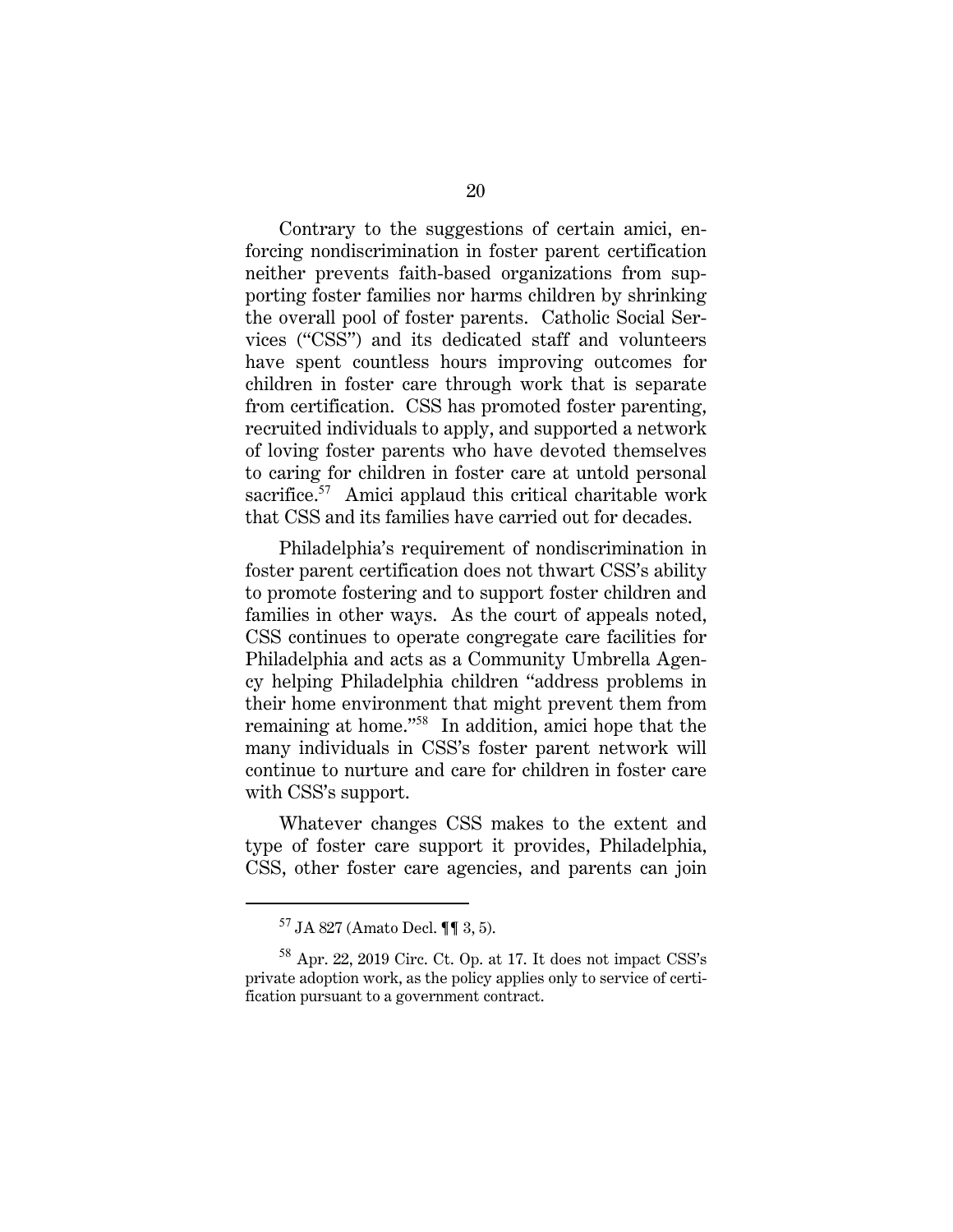forces to ensure that all children in the foster care system receive a good match and appropriate support. That has been the case here and in other contexts. When organizations such as CSS change the services they provide in response to nondiscrimination policies, all parties work together to protect children's interests.<sup>59</sup> Parents—and even agency staff—have often shifted to other agencies. $60$  The state or city can contract with other agencies and recruit additional parents, as Philadelphia has.<sup>61</sup> Indeed, Philadelphia DHS Commissioner Figueroa testified that the number of children in congregate care did not increase in the months after Philadelphia ceased contracting with CSS for foster parent certification.<sup>62</sup> Thus, the claims of petitioners' amici that enforcing nondiscrimination policies will make it harder to find families to foster chil-

<sup>59</sup> The district court cited approvingly Philadelphia's willingness to provide temporary funding to foster care agencies in the process of closing "to ensure smooth transitions of their staff, foster parents, and the children." July 13, 2018 Dist Ct. Op. at 60; *see also* JA285-86. Since the district court hearing, Philadelphia has entered into a "maintenance contract" with CSS under which CSS continues to support parents who began fostering through CSS before the City enforced its nondiscrimination policy. Br. for City Resps. at 8; SA 6-19.

<sup>60</sup> *See* July 13, 2018 Dist. Ct. Op. at 16-17 (describing experiences in Illinois and Washington, D.C. that avoided disruption of care).

<sup>61</sup> As Cynthia Figueroa, Commissioner of the Philadelphia Department of Human Services, testified, a 2018 recruitment drive led more than 200 additional families to sign up to be foster parents. *See* JA 268, 353.

<sup>62</sup> JA356-57, 388.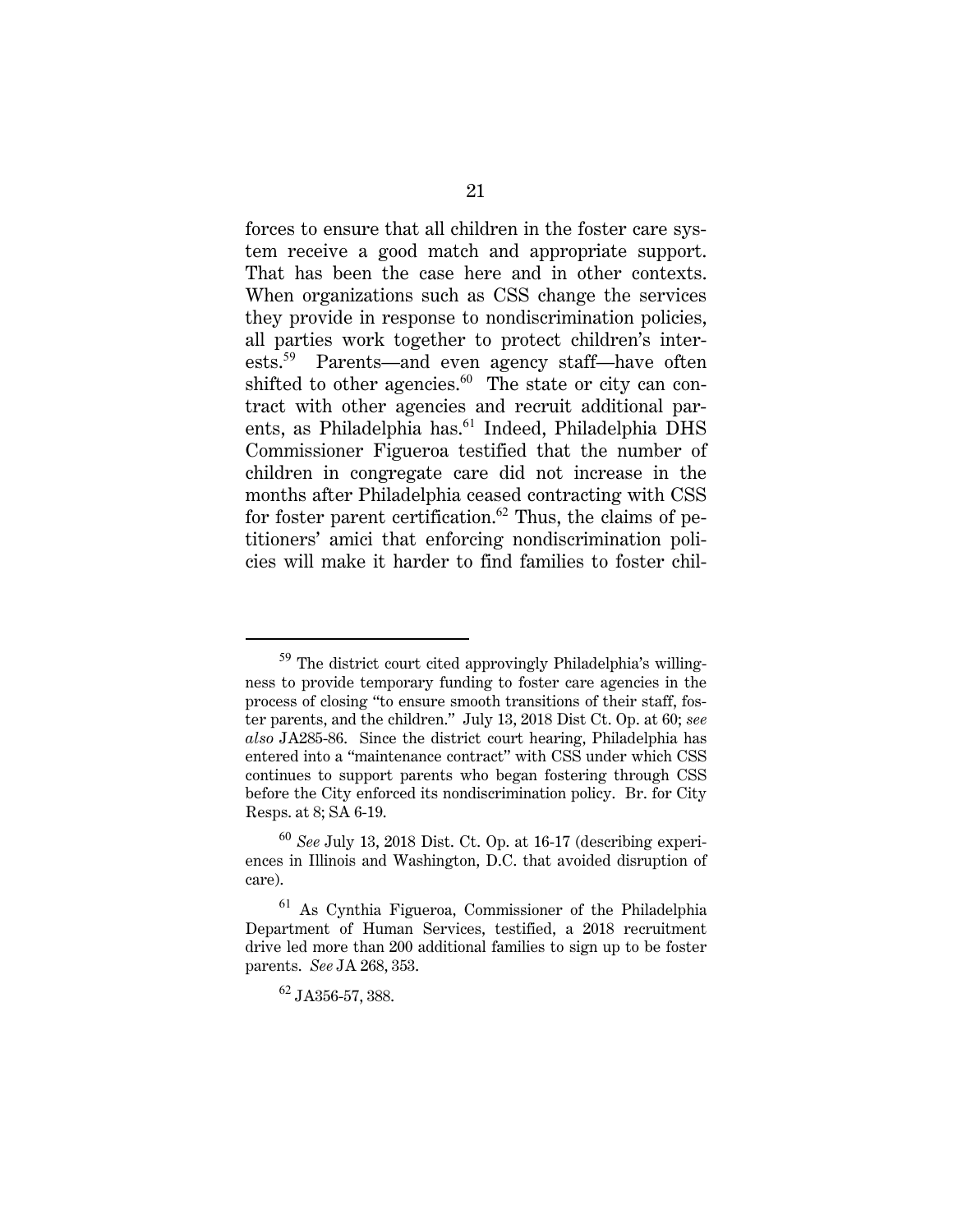dren because faith-based agencies will exit the field $63$ are unsupported.

The factors that influence successful foster parent recruiting and retention and the size of the foster parent pool are complicated.<sup>64</sup> But critically, other jurisdictions that have enforced nondiscrimination provisions in their agency contracts have been able to ensure positive outcomes for children. In Illinois, the number of children in foster care in congregate care dropped by 16% from 2011 to 2017, following Illinois' enforcement of its nondiscrimination policy in  $2011<sup>65</sup>$  In 2013, only 10% of Illinois children in foster care were in congregate care, well below the national average of  $14\%$ <sup>66</sup> During the same period from 2011 to 2017—which also followed Washington, D.C.'s insistence on nondiscrimination in its foster care services in 2010—the number of foster children living in congregate care in Washington,

<sup>63</sup> *See, e.g.*, Br. of Neb., Ariz., and Ohio as Amici Curiae in Supp. of Pets. at 14-15.

<sup>64</sup> Amici Nebraska, Arizona, and Ohio present an incomplete picture when they suggest (at 17) that Illinois's policy caused the number of non-relative foster care families to fall "nearly in half." As support, they point to the period from 2012 to 2019—but from 2012 to 2017, the decline in the number of non-relative homes in Illinois was a much more modest 14%. *See* Who Cares: A National Count of Foster Homes and Families, *Illinois: Foster Care Capacity*, https://tinyurl.com/y2pl2l36 (visited Aug. 20, 2020). In any event, a crucial metric for measuring a foster care program's success is its effectiveness at limiting the number of children in congregate care. By this standard, Illinois has excelled.

<sup>65</sup> *See* Who Cares: A National Count of Foster Homes and Families, *Foster Youth Living in Congregate Care*, https:// tinyurl.com/yxfgyxnp.

<sup>66</sup> Annie E. Casey Found., *Every Kid Needs a Family* 6 (2015).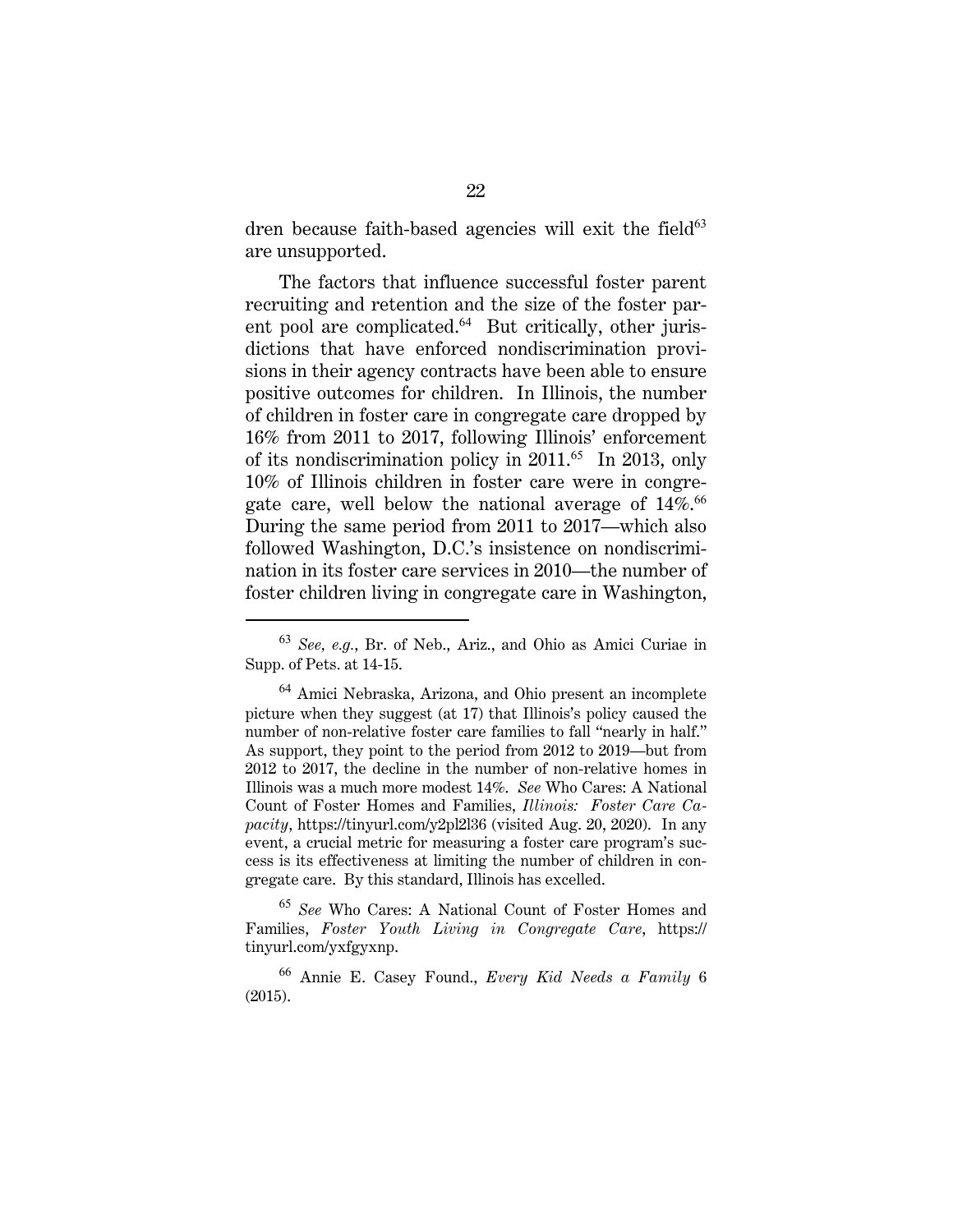D.C. fell by  $62\%$ .<sup>67</sup> As of 2013, only 9% of children in foster care in Washington, D.C. were in congregate care.<sup>68</sup>

This record demonstrates that states and local governments can manage foster care programs in the best interests of children when they prohibit discrimination against same-sex couples by foster care agencies. Nondiscrimination policies help establish broad and diverse pools of foster parents well suited to vulnerable children who can be difficult to match successfully. And they do so without materially shrinking the total pool of parents or causing more children to be placed in congregate care.

### **III. PERMITTING CERTIFYING AGENCIES TO EXCLUDE SAME-SEX COUPLES WILL EXACERBATE ALREADY DIS-PROPORTIONATE NEGATIVE OUTCOMES FOR LGBTQ YOUTH**

Nondiscrimination policies like Philadelphia's play a critical role in addressing the needs of LGBTQ children in the foster care system. LGBTQ youth, who often experience rejection by their biological families, are disproportionately represented in the foster care population by a factor of at least two. $69$  They are also at greater risk for negative experiences in the foster care system, including being more likely to be placed in

<sup>67</sup> *See* Foster Youth Living in Foster Care, *Who Cares: A National Count of Foster Homes and Families*, *supra* n.65.

<sup>68</sup> Annie E. Casey Found., *Every Kid Needs a Family* 6, *supra* note 66.

<sup>69</sup> *See* Wilson et al., *Sexual and Gender Minority Youth in Foster Care: Assessing Disproportionality and Disparities in Los Angeles* 6 (2014).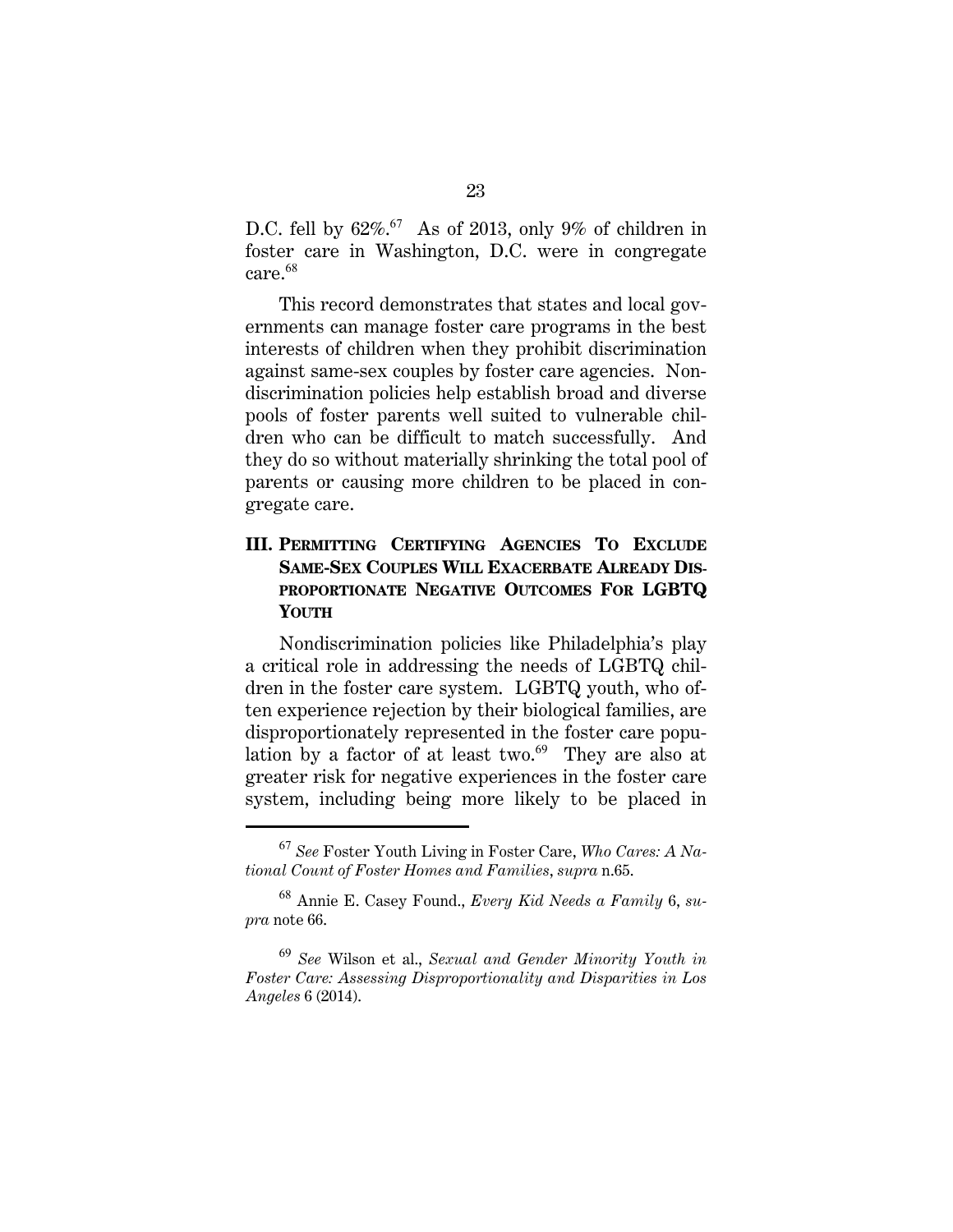group settings and/or to experience multiple placements.<sup>70</sup> LGBTQ youth in the foster care system are less likely than their non-LGBTQ peers to achieve a permanent family and are overrepresented in populations of homeless youth.<sup>71</sup> Some estimates suggest that the percentage of homeless youth who are LGBT is as high as  $40\%$ .<sup>72</sup> These overrepresentations and negative outcomes are even more pronounced for LGBTQ youth of color.<sup>73</sup>

<sup>71</sup> Feild, *It is Time to Start Counting Kids Who are LGBTQ in Child Welfare*, 96 Child Welfare J. xiii, xiv (2018).

<sup>72</sup> *See* Feinstein, *Justice for All?*, *supra* n.10; *see also* Baams et al., *LGBTQ Youth in Unstable Housing and Foster Care*, 1 Pediatrics (2019) ("More youth living in foster care (30.4%) and unstable housing (25.3%) self-identified as LGBTQ than youth in a nationally representative sample (11.2%).").

<sup>73</sup> Center for the Study of Social Policy, *Out of the Shadows: Supporting LGBT Youth in Child Welfare through Cross-System Collaboration* (2016).

<sup>70</sup> *See* Center for the Study of Social Policy, *Out of the Shadows: Supporting LGBT Youth in Child Welfare through Cross-System Collaboration* 8 (2016) ("19.6 percent of youth in out-ofhome care identifying as LGB were moved from their first placement at the request of their caregiver or foster family, compared with only 8.6 percent of heterosexual youth being moved for this reason."); *see also* Feinstein et al., *Justice for All?, supra* n.10, at 16 (discussing joint task force finding that 78% of LGBTQ youth surveyed living in New York City Administration for Children's Services group homes had run away or were removed from their foster family placement because of hostility toward their sexual orientation or gender identity) (citing *Improving Services for Gay and Lesbian Youth in NYC's Child Welfare System: A Task Force Report* (1994), Joint Task Force of New York City's Child Welfare Administration and the Council of Family and Child Caring Agencies)).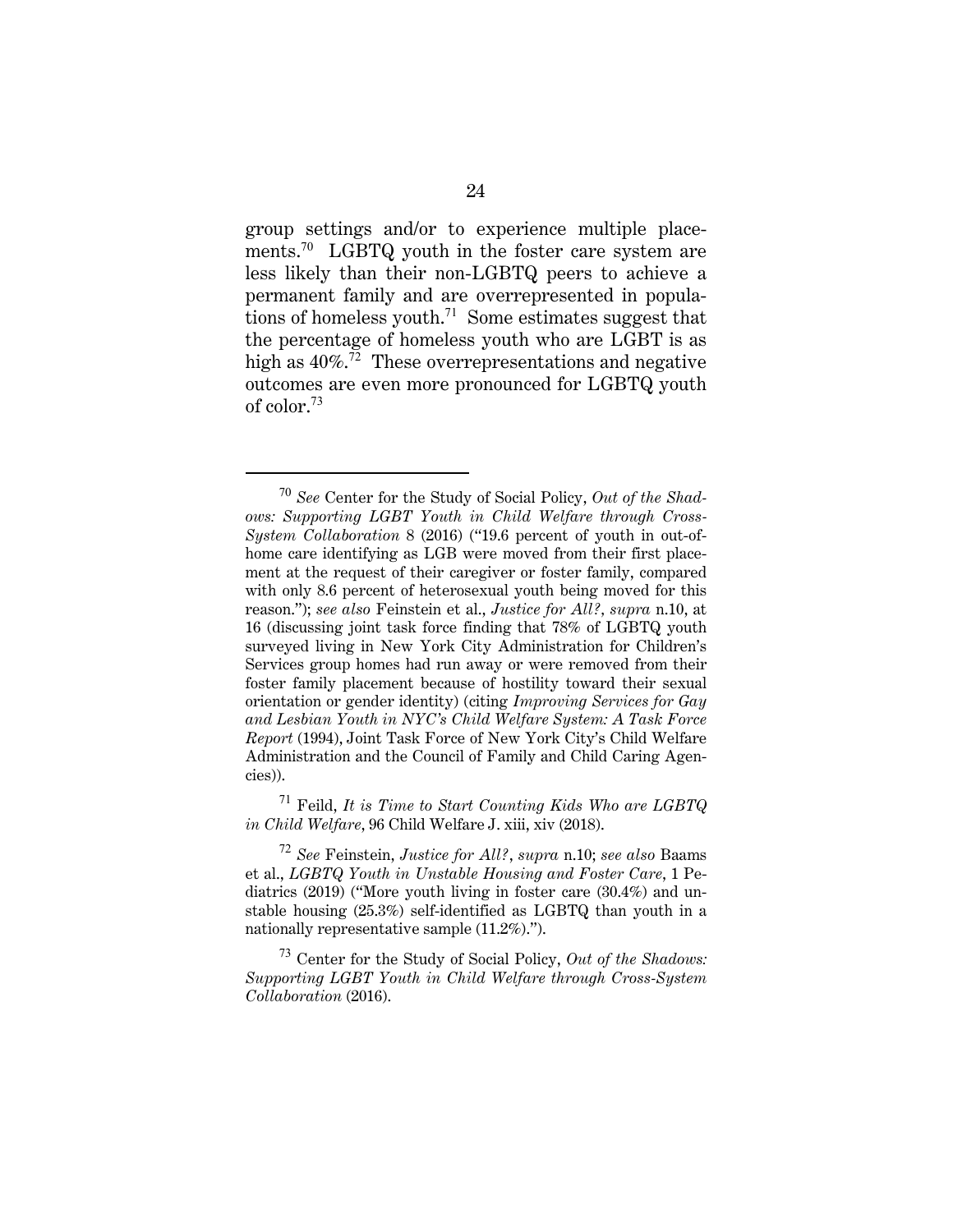Studies suggest that these alarming statistics are driven in large part by the disapproval and rejection faced by LGBTQ youth after making their sexual orientation or gender identity known—both to their biological families and within the foster care system.<sup>74</sup> In one study, 13% of LGBTQ youth reported being treated poorly by the foster care system compared with 6% of non-LGBTQ youth.<sup>75</sup> And an estimated 43% of LGBTQ youth experiencing homelessness are forced from their homes because of family conflicts regarding their sexual identity.<sup>76</sup> Moreover, LGBTQ youth facing LGBTQ stigma experience not only depression, suicidality, and drug abuse, $^{77}$  but also exacerbation of the posttraumatic stress not uncommon to children in foster care.<sup>78</sup>

It is unsurprising that identifying supportive, accepting, LGBTQ-affirming homes that permit LGBTQ

<sup>76</sup> *See* Durso & Gates, *Serving Our Youth: Findings from a National Survey of Service Providers Working with Lesbian, Gay, Bisexual, and Transgender Youth Who Are Homeless or at Risk of Becoming Homeless* (2012).

<sup>77</sup> *See* Gilliam, *Toward Providing a Welcoming Home for All: Enacting a New Approach to Address the Longstanding Problems Lesbian, Gay, Bisexual and Transgender Youth Face in the Foster Care System*, 37 Loy. L.A. L. Rev. 1037, 1040 (2004).

<sup>78</sup> *See* Valdez et al., *Trajectories of Depressive Symptoms in Foster Youth Transitioning Into Adulthood* Child Maltreatment 1, 1 (2014) (noting that "trauma exposure rates for foster youth approach 90%).

<sup>74</sup> Annie E. Casey Found., *LGBTQ in Child Welfare: A Systematic Review of the Literature* 3 (2016) ("Casey Foundation Review").

<sup>75</sup> Wilson et al., *Sexual and Gender Minority Youth in Foster Care, supra* n.69, at 5.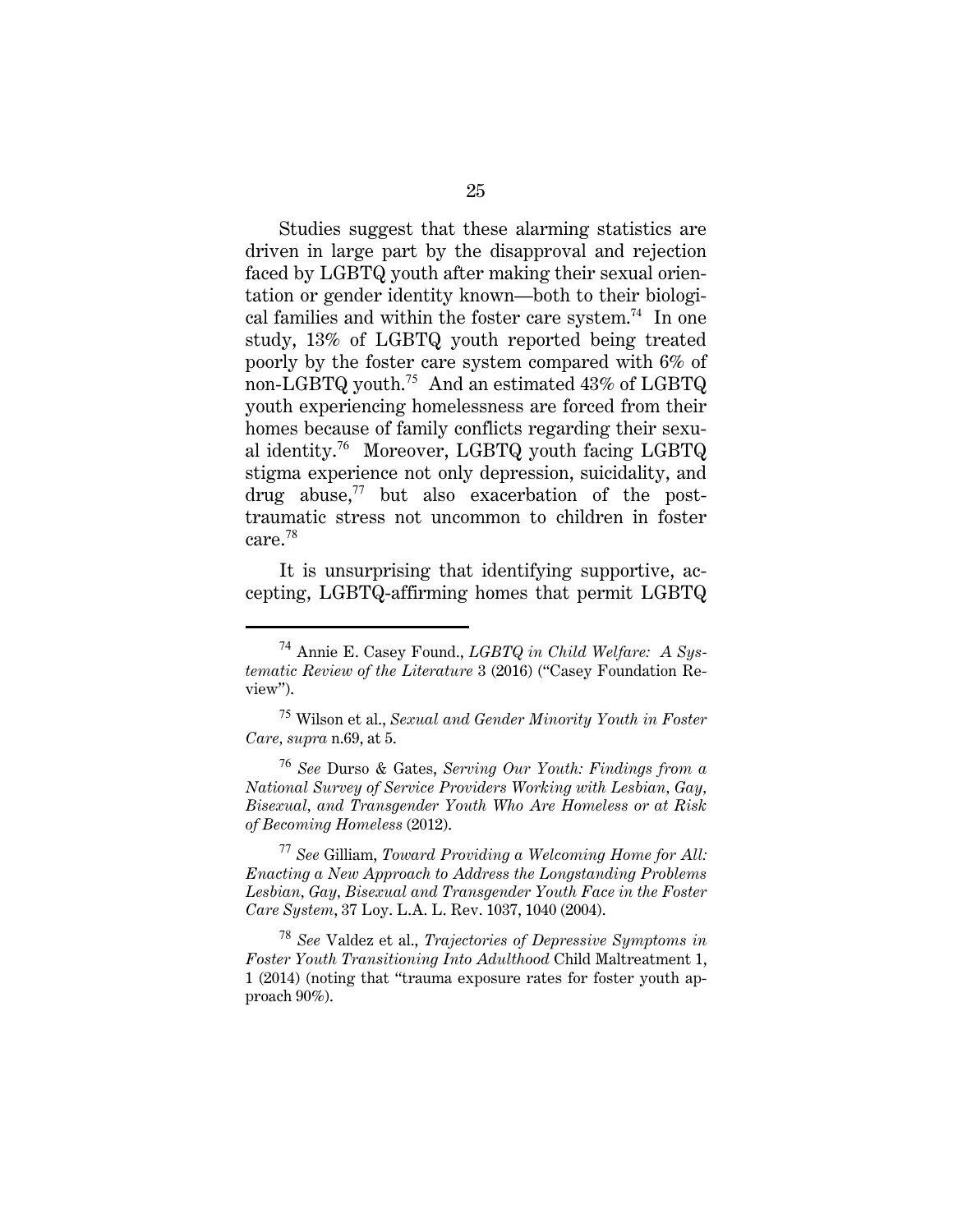youth to flourish has been identified as an important practice to reverse these statistics and combat negative outcomes.<sup>79</sup> In light of previous disapproval or rejection, many youth may not feel safe identifying themselves to foster parents as LGBTQ unless they know that rejection is unlikely and feel a sense of shared experience with their foster parents. $80$  For example, when LGBTQ youth were asked to define safety and affirmation, they consistently highlighted the need for foster parents to acknowledge the different dimensions of their identities and "encourage their development and exploration of these identities."<sup>81</sup> LGBTQ youth have reported that having accepting foster families is one of the principal factors contributing to their feelings of empowerment and liberation. $82$  These needs explain why the Commissioner of Philadelphia's DHS testified that her agency "wanted to ensure that we had homes that were affirming to" a "large number of older youth that identified as LGBTQ."<sup>83</sup>

<sup>82</sup> *Casey Foundation Review* 3, *supra* note 74, at 35.

 $83$  JA268. A child advocacy expert explained that LGBTQ youths in foster care "come to a system for refuge from what is essentially oppression, from abuse and neglect, often, as I said, typically targeted on their identity and it is absolutely essential that they find in all of us, in the child welfare system and all of its practitioners a place of justice, a place of healing and a place of

<sup>79</sup> *Id*. at 35; *see also* Wilson, *Sexual and Gender Minority Youth in Foster Care, supra* n.69, at 40-41.

<sup>80</sup> *See* Wilson et al., *Sexual and Gender Minority Youth in Foster Care, supra* n.69, at 40.

<sup>81</sup> Erney & Weber, *Not All Children are Straight and White: Strategies for Servicing Youth of Color in Out-of-Home Care who Identify as LGBTQ*, 96 Child Welfare J. 151, 159 (2018).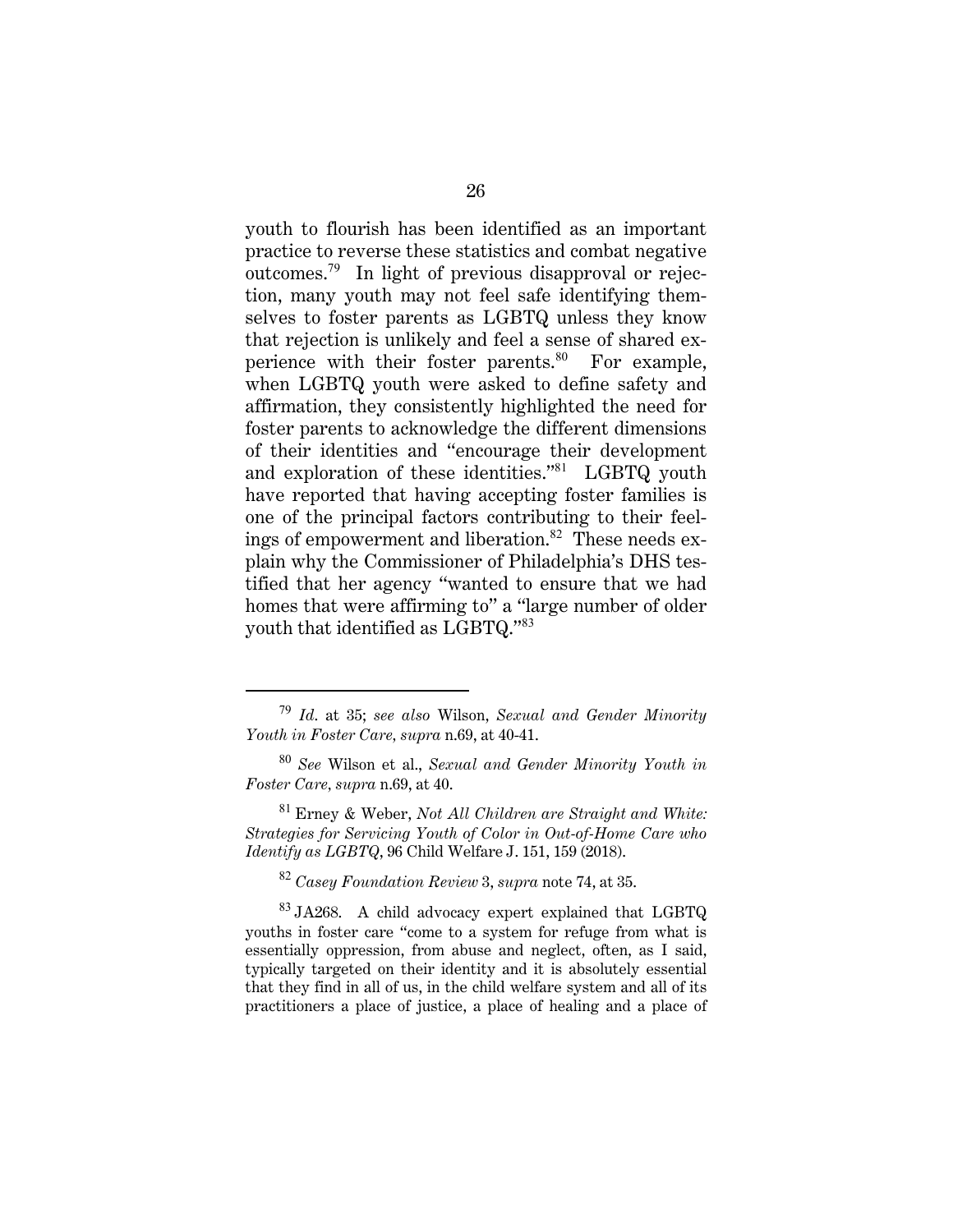While there are certainly non-LGBTQ foster parents who are willing and able to provide nurturing, supportive care to LGBTQ youths, it can be hard to find families who are open to welcoming these youths. Many foster care programs have had success in identifying and promoting LGBTQ-affirming placements by tapping LGBTQ foster parents. $84$  As one recent study of relationship-building tools for families caring for LGBTQ teenagers concluded, "[i]t is important to consider the ways in which participants' identities impact their understanding of these youths' identities."<sup>85</sup> Eliminating prospective foster parents on the basis of their sexual orientation may remove the very parents who could most benefit LGBTQ children in foster care—parents who have lived, and perhaps struggled, with LGBTQ identities and who will be supportive of the youth's journey.<sup>86</sup> Relatedly, as many LGBTQ

<sup>85</sup> Salazar et al., *Developing Relationship-Building Tools for Foster Families Caring for Teens who are LGBTQ2S*, 96 Child Welfare J. 75, 94 (2018).

<sup>86</sup> Lorthridge et al., *Strengthening Family Connections and Support for Youth who Identify as LGBTQ: Findings from the PII-RISE Evaluation*, 96 Child Welfare J. 53, 55 (2018) ("Identifying as LGBTQ alone does not mean a young person will experience any negative outcomes; however, the higher proportion of youth who identify as LGBTQ and who have these experiences in comparison to youth who do not identify as LGBTQ demonstrates the importance of ensuring that youth who do identify as LGBTQ in

safety. And in no uncertain terms that means that homes must be welcoming to them." JA424.

<sup>84</sup> *See* Gilliam, *supra* n.77 at 1041-1042 (citing Mallon, *We Don't Exactly Get the Welcome Wagon: The Experiences of Gay and Lesbian Adolescents in the Welfare Systems* (1998) and referencing successful placement programs in Los Angeles, New York, Toronto, and Washington, D.C.).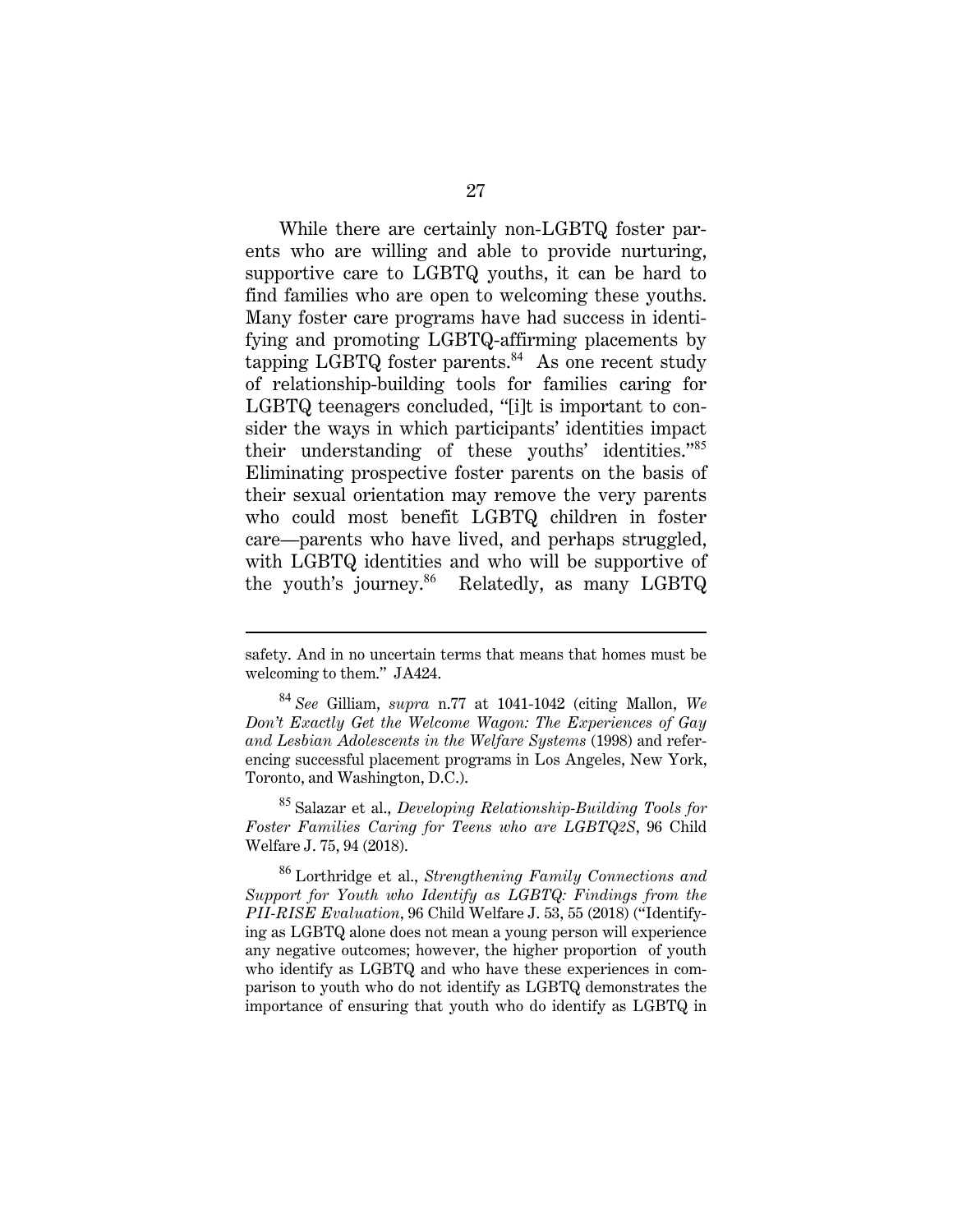adults have unfortunately experienced maltreatment or harassment in their own lives, they may be better able to recognize such harassment when it occurs, advocate for a remedy, and help children in their care learn how best to respond.

Allowing foster care agencies to discriminate on the basis of LGBTQ status also stigmatizes LGBTQ youth, who are already at increased risk of health and mental health challenges, including lower self-esteem, depression and suicide, and illegal drug abuse. $87$  If the government permits such discrimination, it sends a demoralizing and harmful message to LGBTQ youth: that they are somehow less worthy than other individuals and that they are not capable of having the same full family life that others can look forward to as adults, or can do so only if they mask certain elements of their identity. As the DHS Commissioner testified, "[Y]ou think about youth that are being served who might identify as LGBTQU, they will become adults at some time. So you are sending a signal to those youth that while we might support you now, we won't support your rights as an adult."<sup>88</sup>

Exclusionary policies that, at best, encourage silence with respect to sexual orientation and gender identity and, at worst, promote messages of unfitness are detrimental to the welfare of LGBTQ youth be-

vulnerable situations, such as foster care, have supports available to meet their needs.")

<sup>87</sup> *Casey Foundation Review* 3*, supra* note 74, at 3; *see also* Detlaff & Washburn, *Outcomes of Sexual Minority Youth in Child Welfare: Prevalence, Risk, and Outcomes, a Guide for Child Welfare Professionals* 10, 12.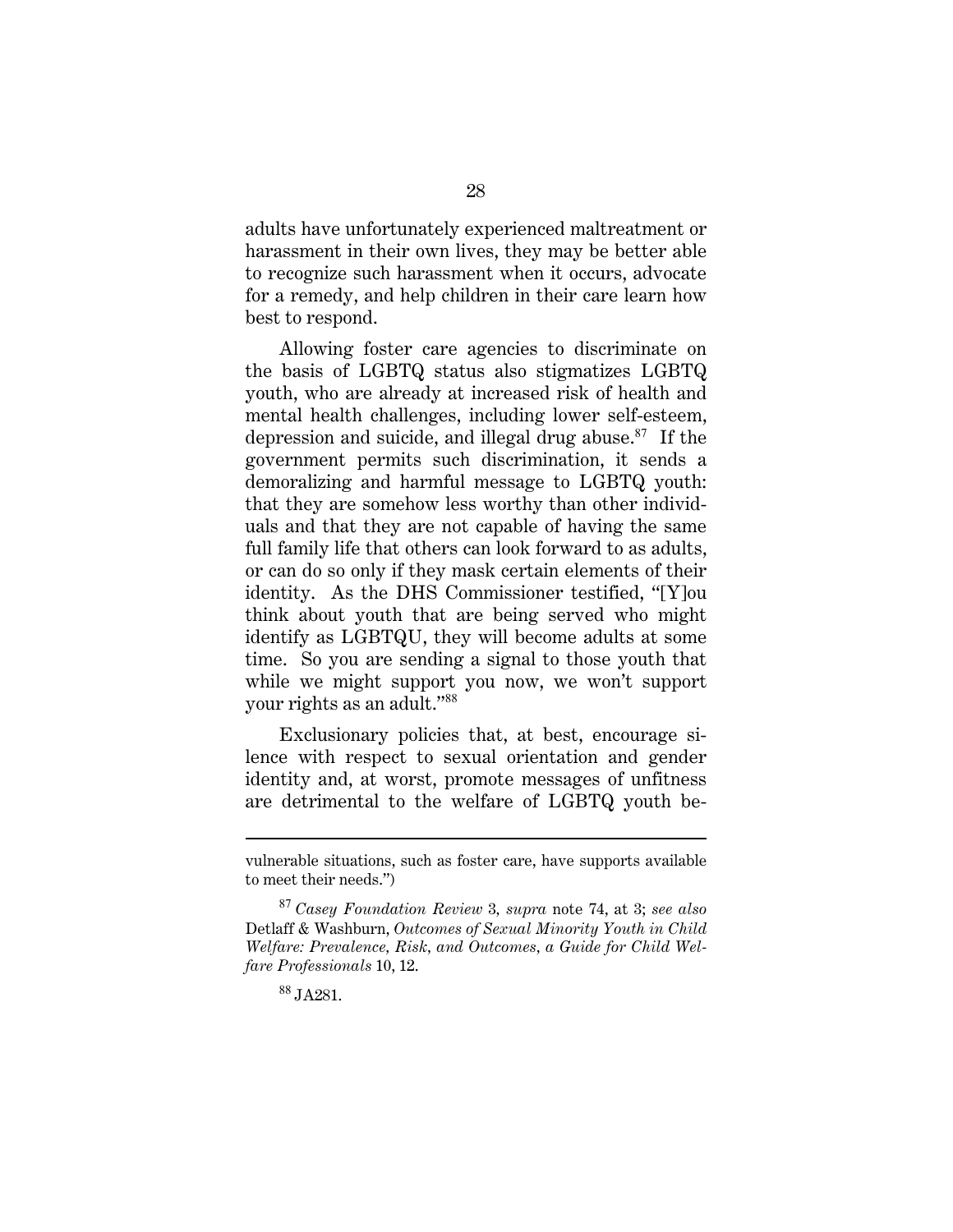cause they undermine self-esteem. Notably, the argument that an agency's refusal to certify prospective foster parents on the basis of their LGBTQ identity is not harmful to children in foster care because those adults can be referred to another agency—an argument with which amici strongly disagree—overlooks the fact that LGBTQ youth in the foster care system may not be able to avoid receiving care facilitated by a discriminatory agency. As LGBTQ youth in foster care report mistreatment and discrimination at twice the rate of their non-LGBTQ peers,<sup>89</sup> it is imperative to their best interests to be paired with a nondiscriminatory agency.

Prohibiting the City from requiring nondiscrimination by agencies with which it contracts for foster parent certification would also have an indirect negative impact, in that it would impair LGBTQ youths' trust in the City and in DHS employees, and thus frustrate efforts to provide the best possible care. The City's foster and adoption policies should reinforce LGBTQ children's sense of self-worth, not undermine it.

#### **CONCLUSION**

The judgment of the court of appeals should be affirmed.

<sup>89</sup> *See* Wilson et al., *Sexual and Gender Minority Youth in Foster Care, supra* n.69.